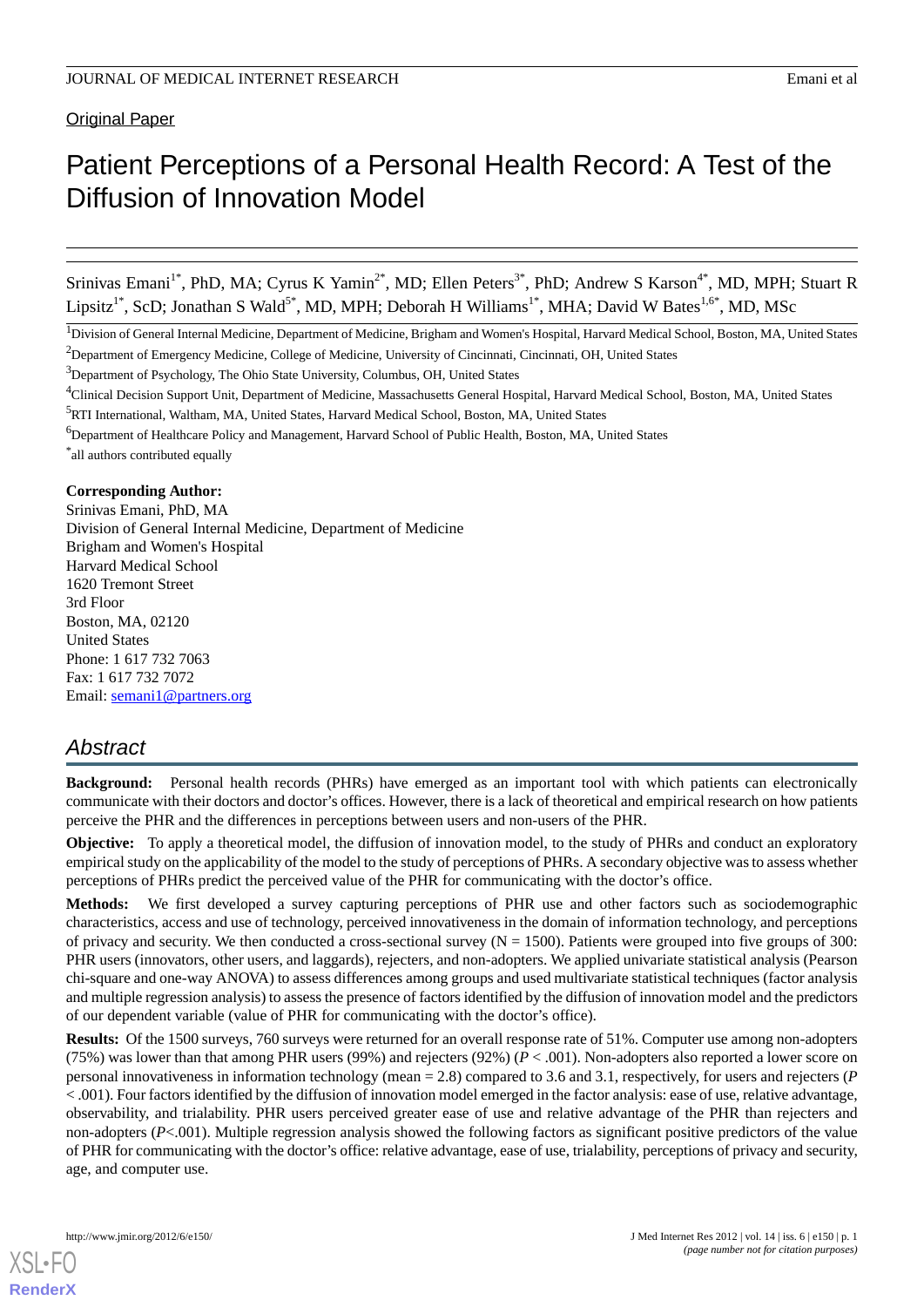**Conclusion:** Our study found that the diffusion of innovation model fits the study of perceptions of the PHR and provides a suitable theoretical and empirical framework to identify the factors that distinguish PHR users from non-users. The ease of use and relative advantage offered by the PHR emerged as the most important domains among perceptions of PHR use and in predicting the value of the PHR. Efforts to improve uptake and use of PHRs should focus on strategies that enhance the ease of use of PHRs and that highlight the relative advantages of PHRs.

#### *(J Med Internet Res 2012;14(6):e150)* doi:  $10.2196/$ jmir.2278

## **KEYWORDS**

Personal health record (PHR); perceptions; innovation; electronic health records (EHRs); meaningful use

## *Introduction*

In the last decade, electronic personal health records (PHRs) have emerged as an important Internet-based tool with which patients can communicate with their doctor's offices for tasks such as accessing components of the electronic health record (EHR), requesting appointments and prescription refills, and asking non-urgent medical questions. The Markle Foundation's Connecting for Health was a landmark report in recognizing the potential value of PHRs [[1\]](#page-12-0). Since then, a number of reports and reviews have also discussed the importance of PHRs in helping patients take a more active role in their health care [[2-](#page-12-1)[6\]](#page-12-2). The regulations associated with meaningful use of electronic health records (EHRs), developed as a result of the Health Information Technology for Economic and Clinical Health (HITECH) Act [[7\]](#page-12-3), have underscored the importance of PHRs in the United States, and they include several core and menu measures for the electronic exchange of information between providers and patients that are likely to substantially increase adoption rates of these tools. In addition, a number of empirical studies have focused on adoption and use rates and patient satisfaction with PHRs [[8](#page-12-4)[-20](#page-13-0)].

Collectively, the empirical studies and reviews of PHR adoption and use offer some insights into the experience with PHRs over the last decade. The first is the emergence of two basic types of PHRs categorized as tethered (to the EHR of the provider) and untethered (or standalone)  $[2,6]$  $[2,6]$ . There has been a steady increase in implementation and uptake of tethered PHRs in the United States. For example, Kaelber and colleagues [[3\]](#page-12-5) reported that about fifty million patients have access to the MyChart PHR tethered to the Epic EHR system, and another twenty million veterans have access to My Health*e*Vet, the Department of Veterans Affairs PHR. Standalone PHRs are either created and maintained by the individual on a personal computer or accessible as Internet-based applications such as Microsoft's HealthVault. Internet-based standalone PHRs have been less successful in terms of uptake compared to tethered PHRs, and one prominent standalone PHR, Google Health, was discontinued in January 2012 because of lack of widespread adoption.

As the uptake and use of tethered PHRs grew, empirical research emerged on adoption and use rates of and satisfaction with PHRs. In terms of PHR use, the most commonly used functionalities of PHRs are review of medical test results (laboratory and radiology results), requests for medication refills, and clinical messaging with the provider and practice [[9](#page-13-1)[,11](#page-13-2),[12](#page-13-3)[,14](#page-13-4),[15](#page-13-5)[,18](#page-13-6),[20\]](#page-13-0). Among sociodemographic factors

influencing use, race (being Caucasian) and income (high socioeconomic status) have been found to be significant predictors of use, suggesting the presence of a digital divide [[9](#page-13-1)[,12](#page-13-3),[17,](#page-13-7)[20\]](#page-13-0). Patients with high expected need of clinical services and presence of chronic/comorbid conditions are more likely to use the PHR [[9](#page-13-1)[,13](#page-13-8),[14\]](#page-13-4). An outcome of interest in most empirical studies on use has been patient satisfaction, with patients reporting high levels of satisfaction with PHRs [[8](#page-12-4)[,11](#page-13-2),[14,](#page-13-4)[21\]](#page-13-9). In terms of clinicians, some studies have reported that clinicians are less likely than patients to anticipate benefits from PHRs and were concerned with the impact on workload, especially unreimbursed work, as a result of PHR use [\[22](#page-13-10),[23\]](#page-13-11). However, clinician workload from PHRs has been found to be lower than anticipated and clinicians are generally satisfied with PHRs [[8](#page-12-4)[,11](#page-13-2),[21](#page-13-9)[,24](#page-13-12)]. Nonetheless, clinician encouragement and use of PHRs has been found to be an important driver of patient adoption and use of PHRs [[18\]](#page-13-6).

The third set of insights related to the PHR experience focuses on issues such as functionality or purpose, system attributes, and privacy and security. Kaelber and colleagues [\[3](#page-12-5)] summarized four primary functions of a PHR: (1) Information collection (from the EMR as well as patient-entered data); (2) Information sharing (one-way sharing of information with others); (3) Information exchange (two-way exchange of information); and (4) Information self-management (such as tracking information and decision support). Of these functions, existing PHRs are predominantly aimed toward information exchange and information self-management. The information collection component, specifically patient-entered data in the PHR, lags behind for several reasons including: logistical (eg, workflows around who should review and accept the data into the PHR) and legal (eg, liability if data is not reviewed on a timely basis) [[5\]](#page-12-6). Similarly, patient sharing of PHR information across organizations remains problematic because of interoperability issues. In the case of privacy and security issues associated with PHRs, the role of privacy and security in influencing adoption of PHRs and the need to balance enhanced security of information in PHRs with ease of use of PHRs has been noted [\[3,](#page-12-5)[6\]](#page-12-2). However, several studies have reported that once patients adopt and use PHRs, they are less likely to be concerned with privacy and security issues [\[8](#page-12-4),[25\]](#page-13-13).

In spite of the progress on research on PHRs, several gaps remain in the current literature. First, our review of PHR research as well as that conducted by others [\[6](#page-12-2)] has found an overwhelming emphasis on patient satisfaction as an outcome measure and a corresponding lack of inclusion of other outcome measures. For example, one outcome of interest identified by

 $XS$ -FO **[RenderX](http://www.renderx.com/)**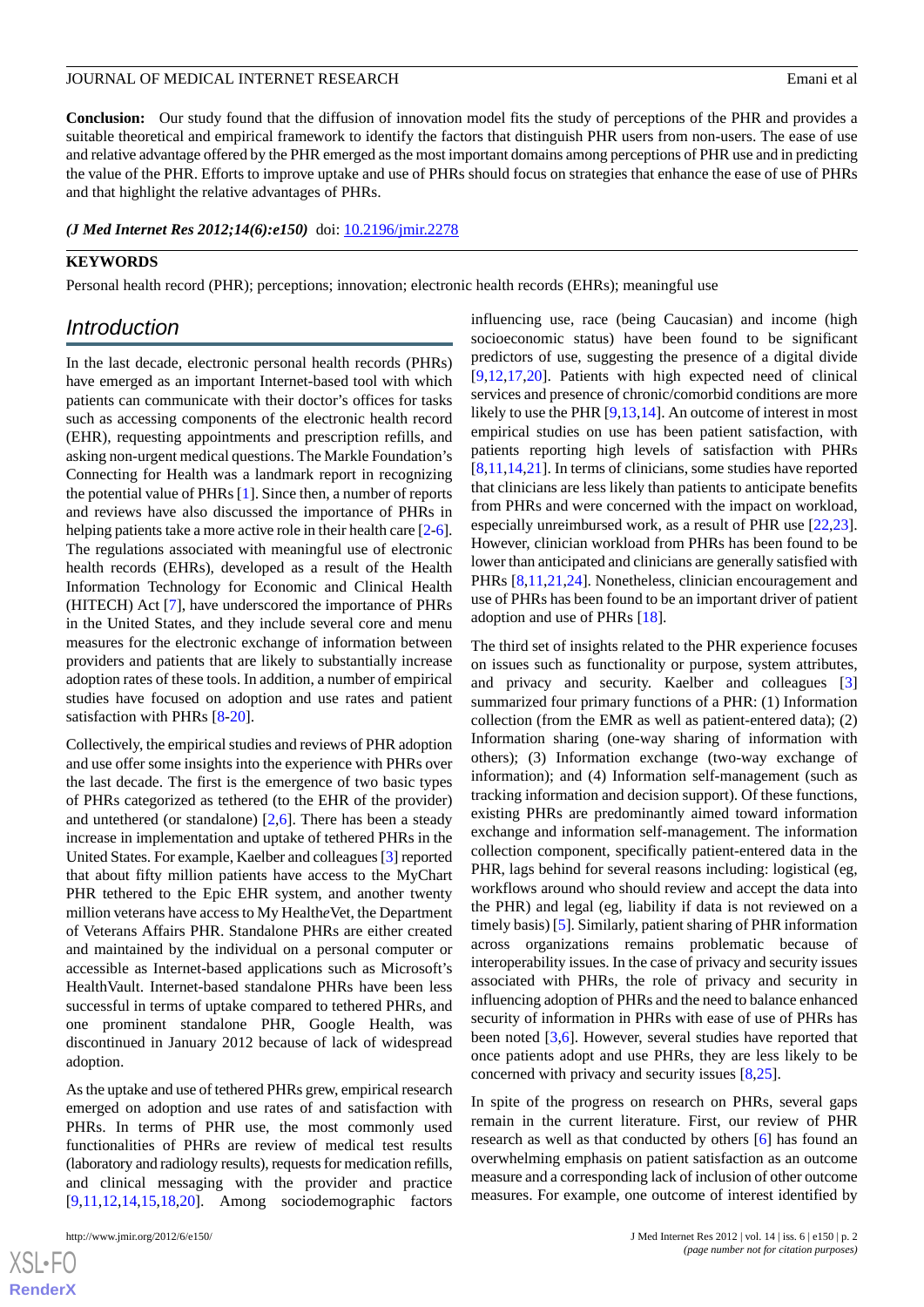Archer and colleagues [[6\]](#page-12-2) is sustainability or the degree of PHR use after adoption. Our analysis of PHR research has identified the perceived value of the PHR as an outcome measure. Beyond outcomes, there has also been little research conducted in terms of factors such as perceptions of PHRs and their impact on outcomes. For example, if patients perceive a PHR to be easy to use and having an advantage over a traditional approach such as calling the doctor's office for tasks such as medication refills or appointment requests, then they will likely perceive greater value of the PHR. Thus, there is a need to go beyond satisfaction as an outcome measure and at the same time understand the role of predictors such as perceptions on outcomes. Second, most of the PHR research has focused on adopters, and we know little about characteristics of non-adopters and how non-adopters perceive and value PHRs. Finally, little work has been done to apply theoretical frameworks to the study of patient adoption and use of PHRs. A suitable theoretical framework and associated concepts can not only advance our understanding of why patients adopt and use the PHR but also generate prescriptive findings on improving the adoption and use of this important tool. For example, such prescriptive findings can consist of strategies that organizations can adopt to promote positive perceptions of PHRs in order to influence adoption and use rates.

In this paper, we seek to collectively address these three gaps in the research on PHRs. A PHR represents an innovation for patients as it partially replaces the existing practice of calling the doctor's office for an appointment request or a prescription refill with an electronic, Internet-based approach to the same tasks. Moreover, as Rogers [\[26](#page-13-14)] points out, it is the perception of the innovation that matters since it is perceptions rather than actual attributes that will influence adoption. Tang and colleagues [\[2](#page-12-1)] have noted that "widespread adoption and use of PHRs will not occur unless they provide perceptible value to users, are easy to learn and easy to use". Therefore, in this study we applied a well-known and widely recognized theoretical framework, the diffusion of innovation model [[26\]](#page-13-14), in assessing patient perceptions of PHRs. Given the different functions of the PHR identified in the introduction above, the focus of our application of the diffusion of innovation model is to assess perceptions of PHR as a partial replacement for calling the doctor's office for communication functions such as appointment requests, medication refills, or asking the doctor a non-urgent medical question.

## *Methods*

## **The Diffusion of Innovation Model**

After a review of hundreds of innovation studies spanning fields such as agriculture, information technology, and pharmaceuticals, Rogers [\[26](#page-13-14)] identified five perceived attributes in the diffusion of innovation model that are most likely to influence the adoption of an innovation: (1) Relative Advantage, or the degree to which an innovation (such as a PHR) is perceived as being better than the idea it supersedes (for example, calling the doctor's office); (2) Compatibility, or the degree to which an innovation is perceived as consistent with existent values, past experiences, and needs of potential adopters

(as, for example, past experience with using the Internet); (3) Complexity, or the degree to which an innovation is perceived as easy to understand and used as a whole or in incremental parts; (4) Trialability, or the degree to which an innovation can be experimented with on a limited basis (for example, trying a PHR for tasks such as appointment requests or secure messaging); and (5) Observability, or the degree to which the benefits of an innovation are visible to intended adopters. Each of these five perceived attributes is positively related to the rate of adoption of an innovation as well as its use.

A comprehensive approach to empirical research in this area was undertaken by Moore and Benbasat [\[27](#page-13-15)] who proposed that the focus of research should be on perceptions of innovation *use* rather than perceptions of innovation attributes since behavioral intentions are best explained by use perceptions (following Fishbein and Ajzen's theory of the relationship between attitudes and behaviors) [[28\]](#page-13-16). As a result, Moore and Benbasat developed a survey to measure perceptions of innovation use. Our study followed the approach of Moore and Benbasat to focus on perceptions of the use of the PHR. We selected and modified a set of survey items developed by Moore and Benbasat concerning perceptions of use of a personal work station (PWS) to fit perceptions of using a PHR. For example, one of the items in the domain of Relative Advantage developed by Moore and Benbasat was "Using a PWS gives me greater control over my work". We modified the wording of this item to fit our study as follows: "Using a PHR gives me greater control over my care". Our modification of the wording also reflected our focus on non-users of a PHR in this study. For non-users, our survey item for the previous example captured potential use of a PHR: "Using a PHR will give me greater control over my care". We developed items for the five domains of perceptions in the diffusion of innovation model identified by Rogers: relative advantage, compatibility, ease of use (or complexity), trialability, and observability.

Beyond perceptions of innovation use, other research on adoption and use of innovations has focused on factors that may modify perceptions of innovations. One such set of factors, personal innovativeness in the domain of information technology (PIIT), was developed by Agarwal and Prasad [[29\]](#page-13-17). PIIT is defined as "the willingness of an individual to try out new information technology" [\[29](#page-13-17)] and captures individual-level differences in the innovation-decision model. PIIT may play a particularly important role in distinguishing PHR users from non-users; for example, do PHR users have greater levels of PIIT than non-users? Moreover, such individual-trait variables have not been examined in existing research on PHRs, which has focused for the most part on sociodemographic characteristics [[9,](#page-13-1)[11](#page-13-2)[-17](#page-13-7)]. For our study, we selected, without any modifications, four survey items capturing PIIT developed by Agarwal and Prasad [[29\]](#page-13-17). These items were generically worded to fit our study as, for example: "I like to experiment with new information technologies" and "Among my peers I am usually the first to try out new information technologies". A third set of items included in our study pertains to the privacy and security of information in the PHR as concerns about privacy and security can play a key role in whether patients adopt and use PHRs [\[3](#page-12-5)-[6](#page-12-2)]. In addition to these items on

 $XS$ -FO **[RenderX](http://www.renderx.com/)**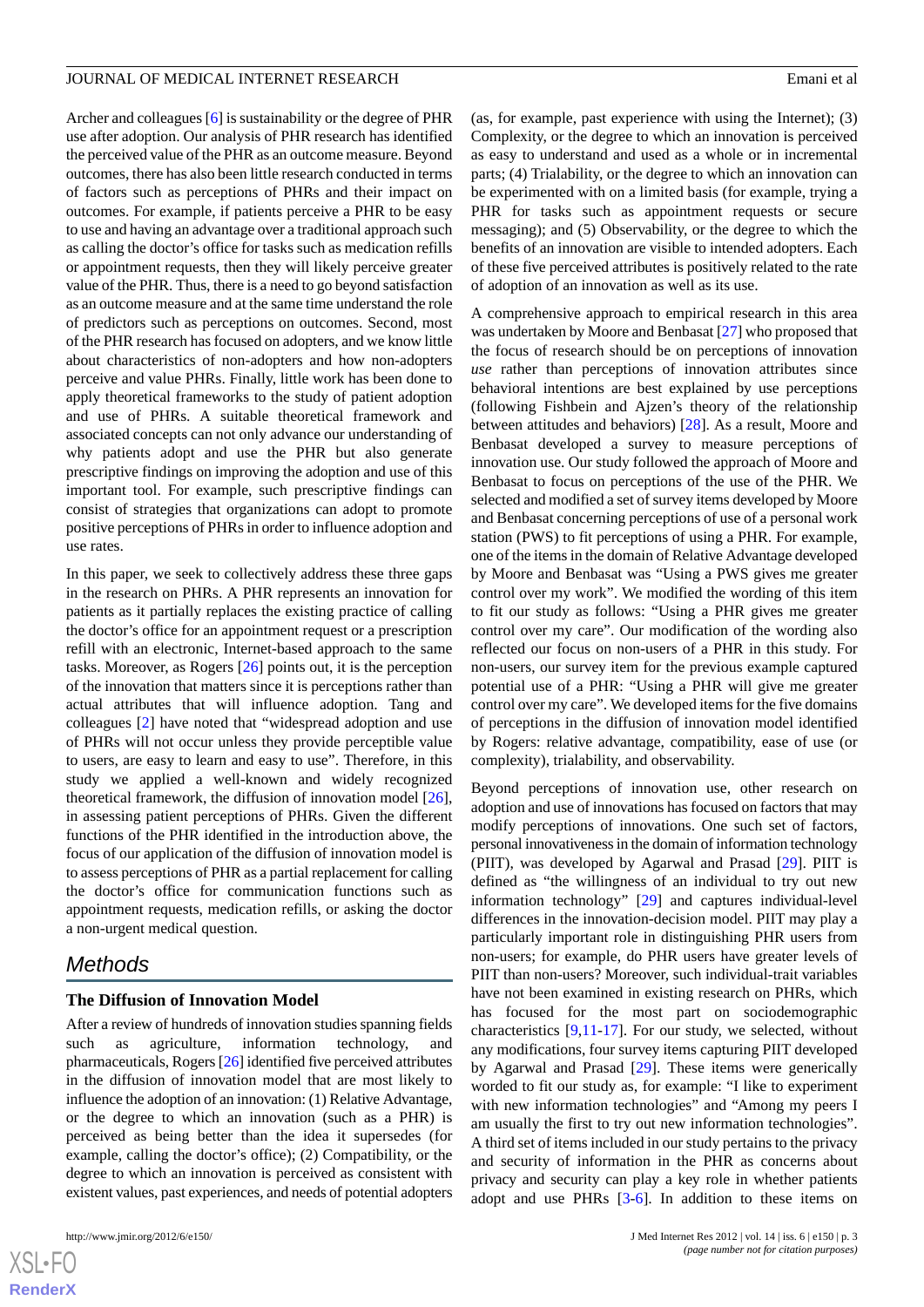perceptions, we included items on sociodemographic characteristics (for example, age, gender, income, education, and race), and technology use and access.

The outcome measure of interest in this study is the perceived value of the PHR for communicating with the doctor's office. Several studies have pointed to the importance of assessing this outcome measure. As noted above, Tang and colleagues [[2\]](#page-12-1) call attention to the "perceptible value" of the PHR for users. They also point to the importance of understanding whether the cost (financial and effort) of adopting a PHR can be justified related to the perceived value of the PHR. In suggesting additional topics of research related to their analysis of eHealth services, Hsu and colleagues [\[9](#page-13-1)] recommend a study of perceived need and value of such services compared to alternatives. Finally, Kaelber and colleagues [\[3](#page-12-5)] distinguish between measurable value of PHRs such as improved quality and better patient satisfaction and perceived value of PHRs. They argue that perceived value may drive PHR adoption and use even if PHRs do not provide measurable value. Therefore we adopted the perceived value of the PHR for communicating with the doctor's office as the outcome measure for this study. We measured perceived value of the PHR for communicating with the doctor's office on a scale from 1 to 10 with 1 indicating no value at all and 10 indicating highly valuable.

To summarize, based on the literature on diffusion of innovations we identified five perceived attributes of innovation use: relative advantage, compatibility, ease of use, trialability, and observability. From the literature on information technology use, we identified a variable, personal innovativeness in information technology, which may help distinguish the level of innovativeness between PHR users and non-users. From the PHR literature, we identified several factors that play a role in the adoption and use of PHRs: perceptions of privacy and security, sociodemographic characteristics, and technology use including computer and Internet use. All these variables comprise our predictor variables. The PHR literature also yielded the outcome measure of the study, perceived value of the PHR in communicating with the doctor's office. To achieve the objective of our study, we will empirically test the application of the diffusion of innovation model to PHRs. That is, we will test for the presence of the five perceived attributes of PHR use. We will then assess the significance of the various predictors including the perceived attributes of innovation use in predicting our outcome measure. We will also conduct analysis to compare users and non-users with respect to the different predictors and the outcome measure.

Our approach is a cross-sectional survey of users and non-users of the PHR. First we developed a draft survey based on relevant items and findings from the existing literature as discussed above. Once the survey was developed, we conducted an internal test of the survey using several staff, some of whom were users while others were non-users of a PHR. Based on this testing, we eliminated some items and revised others. For example, we adopted some reverse-worded items to minimize response bias in the survey. We developed two versions of our survey: (1) a user version in which we asked about patient perceptions of using a PHR; and (2) a non-user version aimed at non-users of the PHR in which we asked about perceptions of potential use

of the PHR. [Appendix 1](#page-12-7) shows the set of items in the user version of the survey.

#### **Recruitment**

To select the patients for the study, we relied on the definitions of adopter groups in the diffusion of innovation model. Rogers [[26\]](#page-13-14) identified five adopter groups in his diffusion of innovation model with respect to their time of adoption: innovators (usually first to adopt an innovation), early adopters, late adopters, early majority, and laggards (generally last to adopt an innovation). For this study, we combined the middle three groups (early adopters, late adopters, and the early majority) into one group called other users and divided patients who used the PHR into three groups: innovators, laggards, and other users. We defined innovators as patients who enrolled (signed up) for the PHR and used it at least once (eg, for a medication refill request or secure messaging with their provider) in a ninety-day (three-month) period after their practice went live with the PHR. Thus innovators were among the first group of patients to adopt the PHR. By specifying that they used the PHR at least once during the ninety-day period, we also ensured that innovators are users. Laggards were defined as adopters who enrolled for the PHR one year after their practice went live with the PHR and then waited for one more year to use the PHR. Thus our definition of laggards considers the lag in time in both adoption and use. Other users were all patients other than innovators and laggards who used the PHR at least once. We realize that these are heuristic definitions of three types of adopter groups based on the diffusion of innovation model. In this initial evaluation, our approach was to develop and apply a simple set of definitions of the adopter groups. We believe that the groups we created allow an initial test of the diffusion of innovation model in PHR research. The three groups of patients—innovators, laggards, and other users—comprise PHR users in our study. Rogers [\[26](#page-13-14)] does not consider non-users in his categories of innovators, but we identified two groups of non-users in our research. The first group, which has been the focus of most PHR research, is the non-adopter group comprising patients who never adopted the PHR. The second group of patients is the rejectergroup, ie, patients who adopted the PHR but never used it (these are patients who signed up for the PHR but never used their account even once after enrolling). Thus, our study population was divided into five groups labeled: innovators, laggards, other users, rejecters, and non-adopters.

The study was implemented in the ambulatory care practices of two academic medical centers (Brigham and Women's Hospital and Massachusetts General Hospital) at Partners HealthCare, an integrated delivery system (IDS) located in Eastern Massachusetts. Partners developed its own tethered-PHR, Patient Gateway, following its strategy of developing and implementing its own electronic health record, the Longitudinal Medical Record (LMR). The Partners PHR was first implemented in 2002 and, at the time of this study, about 80,000 patients had enrolled in the PHR at the two academic medical centers. The PHR has functionality similar to other tethered PHRs including requests for appointments, prescription refills and referrals, access to certain components of the EHR such as laboratory results, and secure messaging with the practice and provider.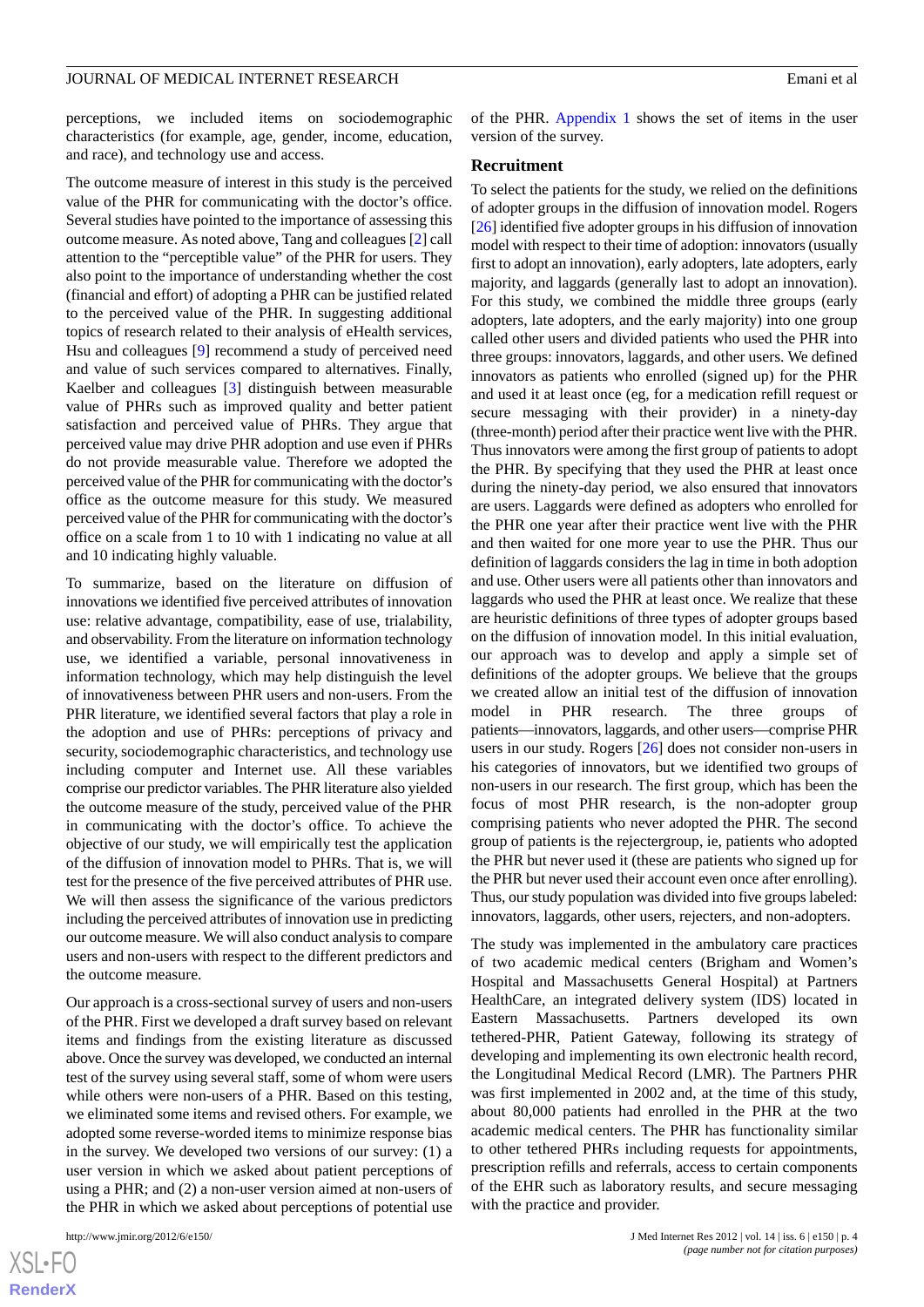The PHR transactions are stored permanently in the Partners clinical information systems and can be accessed for research purposes after IRB approval. We analyzed transactions such as the PHR account created date and the use of different PHR functionalities to identify patients in four of our five groups: innovators, laggards, other users, and rejecters. In the case of non-adopters, we used our scheduling system to identify patients who had a visit at a practice using the PHR but who did not have a PHR account. We selected a random sample of 300 patients for each group for a total of 1500 patients for the patient survey. In the case of non-adopters, we also specified that the patients must have one of four chronic conditions (asthma, CHF, hypertension, or diabetes), which we identified through the problem list in our EHR system. We selected these chronic conditions for non-adopters to ensure that non-adopters have a perceived need and potential reason for using a PHR to communicate with their doctor's offices. We adopted Dillman's tailored design method (TDM) to enhance response rates [[30\]](#page-13-18). We sent an introductory letter informing patients that they would be receiving a survey and allowed them the opportunity to opt out of the survey. After removing patients who refused participation in the study in response to the introductory letter, we sent the survey with a \$2 cash incentive. We then sent a reminder postcard followed by a reminder survey. All study materials and methods were approved by the Partners HealthCare Institutional Review Board.

## **Statistical Analysis**

We present frequencies and means of sociodemographic characteristics, patient characteristics, and factors related to technology access and use for our five patient groups. To assess for differences between the five groups, we conducted chi-square tests for categorical data (Pearson's chi-square for dichotomous and nominal variables) and robust one-way ANOVA for continuous variables. We also computed post-hoc Bonferroni *P*values. We used factor analysis to identify the factor structure of the items pertaining to perceptions of PHR use. Given the exploratory nature of our study, our factor analysis was also exploratory and consisted of principal components analysis with varimax rotation and extraction based on eigenvalues greater than 1 and confirmed by scree plot. We reviewed the Kaiser-Meyer-Olkin (KMO) measure of sampling adequacy and Bartlett's Test of Sphericity to ensure appropriateness of factor analysis for the data [\[31](#page-13-19)]. Based on the results of the factor analysis, we created scales for the different factors using an average of the original data for the items comprising each scale. We also employed multiple regression analysis using a forced entry method to assess predictors of our dependent

variable, value of PHR for communicating with the doctor's office. All analyses were conducted using the SPSS 19.0 statistical software package.

## *Results*

## **Response Rates**

Of the 1500 surveys, 760 surveys were returned for an overall response rate of 51%. Response rates varied considerably between the PHR user and non-user groups. In the user group, 173 of 300 (57.7%) of innovators, 179 of 300 (59.7%) of other users, and 162 of 300 (54%) of laggards returned the survey. In comparison, in the non-user group, 118 of 300 (39.3%) of rejecters and 116 of 300 (38.7%) of non-adopters returned the survey. Our response rate for users (innovators, other users, and laggards) exceeds that of previous studies on patient satisfaction with PHRs [\[8](#page-12-4),[10\]](#page-13-20). Our response rate for non-users (rejecters and non-adopters) is comparable to the response rates of users in these studies. Non-responders were younger than responders in the case of innovators and laggards, but there were no differences among the other groups. There were no differences between non-responders and responders with respect to age or gender.

## **Sociodemographics Characteristics Among Survey Respondents**

[Table 1](#page-5-0) shows data on sociodemographic characteristics among survey respondents. Innovators were younger (mean  $age = 55$ ) years) than other users (60 years) and non-adopters (62 years)  $(P = .001)$ , but there were no differences in age among the other groups. Women were represented less in the laggard group (52%) than among innovators (79%), rejecters (75%), and non-adopters (72%) ( $P < .001$ ). The percentage of Caucasian non-adopters (76%) was lower than the percentage of Caucasian innovators (94%), laggards (94%), and other users (86%) ( $P <$ .001). Only 50% of non-adopters had a four-year college degree or more compared to 76% of the innovators, 71% of laggards, and 69% of other users  $(P = .001)$ , and only 41% of non-adopters had a total household income of \$75,000 or more compared to 75% of laggards, 72% of innovators, and 63% of other users  $(P < .001)$ . Non-adopters also differed from innovators and laggards on marital status (47% married; *P* < .001). In terms of overall health status, non-adopters reported a lower rating of overall health compared to innovators and laggards, and other users and rejecters reported lower overall health status than innovators. Innovators also reported a smaller number of comorbidities (mean = 2.8) than other users, rejecters, and non-adopters (mean  $= 3.7$ ).

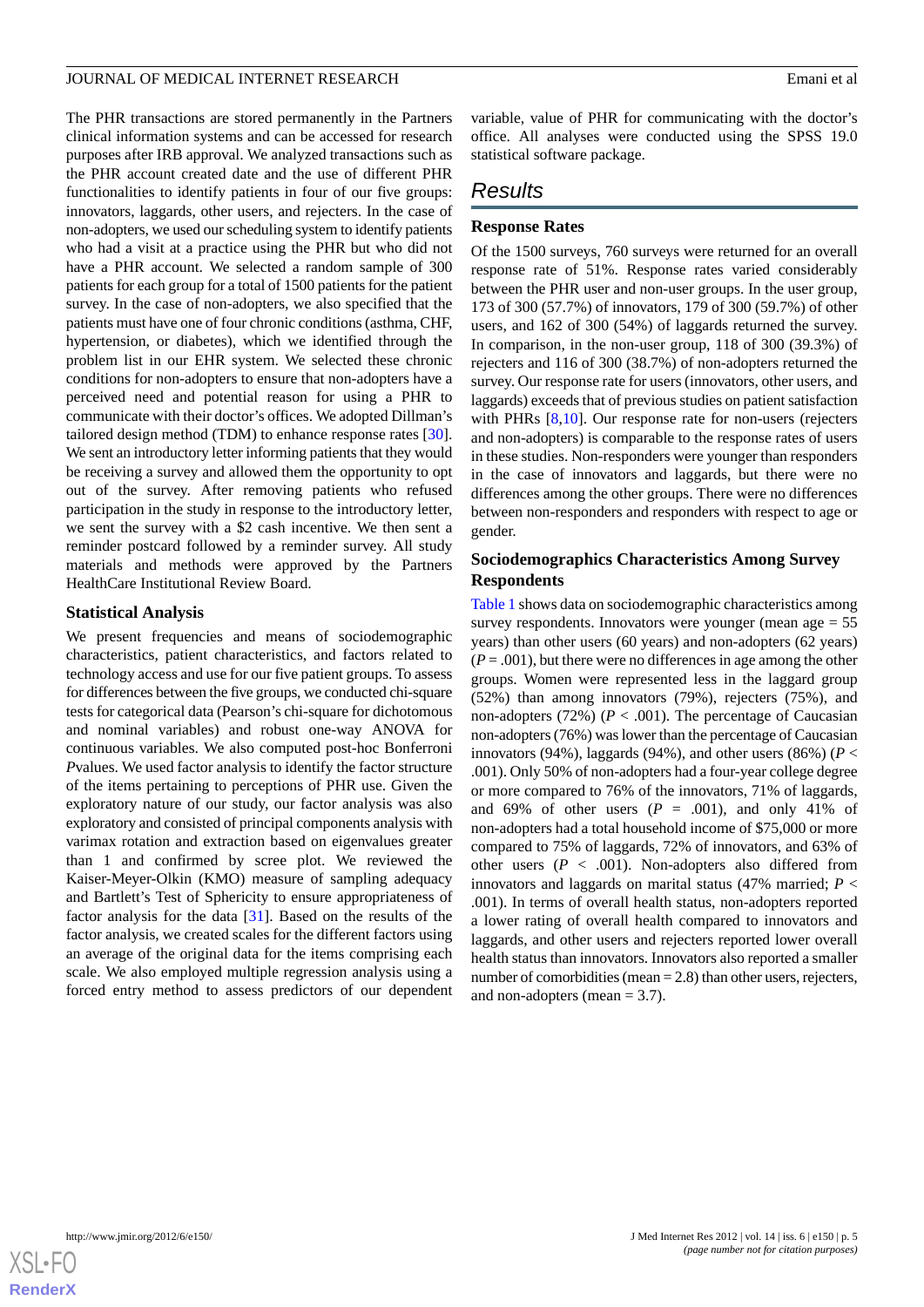#### JOURNAL OF MEDICAL INTERNET RESEARCH EMAN AND THE SEARCH EMAN EMAN EMAN EMAN EMAN EMAN EMAN

<span id="page-5-0"></span>**Table 1.** Sociodemographics and self-reported health status of survey respondents.

| Groups                 | Age<br>(years) | Gender<br>$%$ female $)$ $(n)$ | Race<br>(% Caucasian)<br>(n) | Education <sup>a</sup> | Income <sup>b</sup> | Marital status<br>(% married) | Rating of<br>overall<br>health <sup>c</sup><br>(mean) | Self-reported<br>comorbi-<br>dities <sup>d</sup><br>(mean) |
|------------------------|----------------|--------------------------------|------------------------------|------------------------|---------------------|-------------------------------|-------------------------------------------------------|------------------------------------------------------------|
| Innovators             | 55.4           | 79%<br>(136/173)               | 94%<br>(163/173)             | 76%<br>(126/166)       | 72%<br>(108/150)    | 68%<br>(117/173)              | 3.8                                                   | 2.8                                                        |
| Other users            | 59.8           | 65%<br>(116/179)               | 90%<br>(161/178)             | 69%<br>(120/173)       | 63%<br>(96/153)     | 63%<br>(112/179)              | 3.5                                                   | 3.4                                                        |
| Laggards               | 59.0           | 52%<br>(84/162)                | 94%<br>(152/162)             | 71%<br>(112/157)       | 75%<br>(103/137)    | 70%<br>(114/162)              | 3.6                                                   | 3.3                                                        |
| Rejecters              | 58.3           | 75%<br>(89/118)                | 86%<br>(101/118)             | 61%<br>(68/112)        | 58%<br>(61/105)     | 64%<br>(76/118)               | 3.4                                                   | 3.5                                                        |
| Non-adopters           | 61.7           | 72%<br>(84/116)                | 76%<br>(88/116)              | 50%<br>(55/109)        | 41%<br>(41/101)     | 47%<br>(54/116)               | 3.2                                                   | 3.7                                                        |
| $P$ value <sup>e</sup> | $P = 0.001$    | P < 001                        | P < 001                      | $P = 0.001$            | $P = 0.001$         | $P = 0.001$                   | $P = 0.001$                                           | $P = 0.001$                                                |

<sup>a</sup>Education is captured as 4-year college graduate or more.

<sup>b</sup>Income is captured as \$75,000 or more in total household income from all sources before taxes.

<sup>c</sup>Rating of overall health is captured as: Excellent (5), Very Good (4), Good (3), Fair (2), or Poor (1).

<sup>d</sup>Self-reported comorbidities included 11 conditions such as: allergies, high blood pressure, high cholesterol, diabetes, heart disease, and asthma or emphysema.

<sup>e</sup>P value for comparison of all five groups.

#### **Access and Use of Technology**

We asked patients about their access to technologies such as a DVD player, iPod/MP3 player, and cell phones and smart phones, use of computers and the Internet, and patient perceptions of personal innovativeness in information technology (PIIT; [Table 2\)](#page-6-0). We also gathered data on self-reports of use and satisfaction with the PHR among the three PHR user groups. The three user groups (innovators, other users, and laggards) did not differ from each other on technology access, computer use, Internet use, self-reports of PHR use, and satisfaction with and value of PHR for communicating with their doctor's office ([Table 2](#page-6-0)). As a result, for the remaining analysis, we combined the three groups (innovators, other users, and laggards) into one group called PHR users, leaving us with three groups for the study: users, rejecters, and non-adopters.

With respect to non-adopters, in terms of technology access (such as use of an iPod/MP3 player, and smartphone/ BlackBerry), non-adopters reported access to a smaller number of technologies (mean  $= 6.1$ ) compared to users (mean  $= 7.8$ ) and rejecters (mean = 7.0) ( $P < .001$ ). Computer use among non-adopters was also lower with 87 of 116 (75%) reporting that they used a computer compared to 509 of 514 (99%) for users and 109 of 118 (92%) for rejecters ( $P < .001$ ). Internet use was reported by 82 of 116 (71%) of non-adopters compared to 509 of 514 (99%) for users and 106 of 118 (90%) for rejecters (*P* < .001). Non-adopters also reported a mean PIIT score of 2.8 compared to 3.6 and 3.1, respectively, for users and rejecters  $(P < .001)$ . Thus, non-adopters differed systematically from users of PHRs on sociodemographics, use of technology, and personal innovativeness in information technology. Non-adopters also differed from rejecters of a PHR on access and use of technology, PIIT, and the value of PHR for communicating with the doctor's office. Overall, the differences between non-adopters and users were greater than those between rejecters and users.

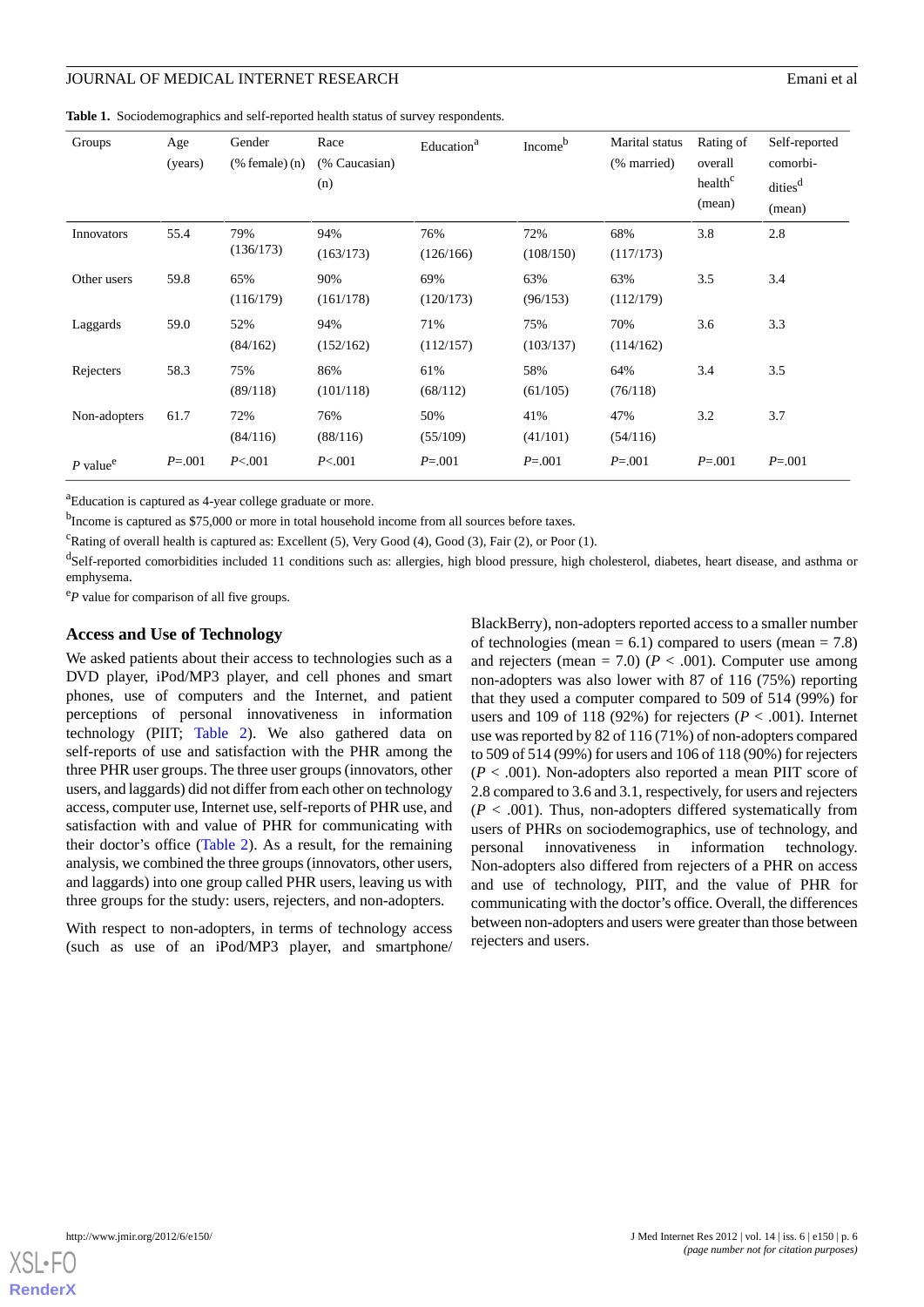<span id="page-6-0"></span>

|  |  |  |  |  |  | Table 2. Access and use of technology among survey respondents. |
|--|--|--|--|--|--|-----------------------------------------------------------------|
|--|--|--|--|--|--|-----------------------------------------------------------------|

| Groups                 | Technology access <sup>a</sup><br>(mean) | Computer use <sup>b</sup><br>$(\%$ patients) $(n)$ | Internet use <sup>c</sup> $(\%$<br>patients) (n) | $P\Pi T^d$<br>(mean) | Value of<br>PHR <sup>e</sup><br>(mean) | Mean # of re-<br>quests via<br>PHR <sup>f</sup> | Mean satisfaction<br>with PHR <sup>g</sup> |
|------------------------|------------------------------------------|----------------------------------------------------|--------------------------------------------------|----------------------|----------------------------------------|-------------------------------------------------|--------------------------------------------|
| Innovators             | 7.8                                      | 99%<br>(172/173)                                   | 99%<br>(172/173)                                 | 3.7                  | 6.4                                    | 10.0                                            | 3.6                                        |
| Other users            | 7.8                                      | 99%<br>(177/179)                                   | 99%<br>(177/179)                                 | 3.6                  | 6.7                                    | 6.7                                             | 3.6                                        |
| Laggards               | 7.8                                      | 99%<br>(160/162)                                   | 99%<br>(160/162)                                 | 3.4                  | 6.8                                    | 8.3                                             | 3.4                                        |
| Users                  | 7.8                                      | 99%<br>(509/514)                                   | 99%<br>(509/514)                                 | 3.6                  | 6.7                                    | 4.1                                             | 3.5                                        |
| Rejecters              | 7.0                                      | 92%<br>(109/118)                                   | 90%<br>(106/118)                                 | 3.1                  | 6.1                                    |                                                 |                                            |
| Non-adopters           | 6.1                                      | 75%<br>(87/116)                                    | 71%<br>(82/116)                                  | 2.8                  | 4.9                                    |                                                 |                                            |
| $P$ value <sup>h</sup> | P < 001                                  | P < 001                                            | P < 001                                          | P < 001              | P < 001                                | .23                                             | .26                                        |

<sup>a</sup>A factor developed by adding ten items on access to technology such as a VCR, DVD player, Camcorder, iPod/MP3 player, and smartphone/BlackBerry. A score of 0 indicates that the patient did not have access to all 10 technologies, whereas a score of 10 indicates that the patient had all 10 technologies.

<sup>b</sup>Computer use means that patient was able to use a computer at any of the following locations on at least an occasional basis: home, work, school, library, friend's house, community center, and other.

c Internet use means that patient was able to go online to use the Internet from home, work, or elsewhere.

<sup>d</sup>PIIT refers to personal innovativeness in the domain of information technology.

<sup>e</sup>Value of PHR for communicating with the doctor's office is measured on a scale from 0 to 10, with 0 meaning no value at all and 10 meaning highly valuable.

<sup>f</sup>Requests made via PHR in a twelve-month period for functions such as appointments, referrals, address and telephone corrections, medication refills, and asking questions about care.

<sup>g</sup>Satisfaction with PHR is measured as:  $1 =$  Excellent,  $2 =$  Very Good,  $3 =$  Good,  $4 =$  Fair,  $5 =$  Poor. Item was reverse coded for results reported in the table.

<sup>h</sup>*P* value for comparison of user, rejecter, and non-adopter groups except for log-on to PHR and mean satisfaction with PHR for which *P*value is comparison of innovators, other users, and laggards.

## **Diffusion of Innovation Theory and Perceptions of Using a PHR**

Given that little empirical research has been conducted on the application of diffusion theory to adoption and use of PHRs, we employed exploratory factor analysis with orthogonal rotation to identify the factor structure in our data and assess whether the factors that emerged reflect the theoretically specified domains (such as Relative Advantage and Ease of Use). Our initial factor solution yielded four factors. In this solution, however, items from one domain — Compatibility loaded highly on several factors indicating that the items on this domain mixed with other domains such as Relative Advantage (the discussion section below elaborates on this finding). In

addition, an item on ease of use also loaded highly on several factors and an item on trialability loaded on the ease of use factor, suggesting that these two items were either too complex or did not capture their domains as intended. We removed all such items and conducted the exploratory factor analysis again with the remaining items. [Table 3](#page-7-0) shows the results of this factor analysis. Four factors with eigenvalues greater than 1 emerged accounting for 72% of the variance in the data. Each factor represents a domain in the diffusion of innovation theory: Factor 1, Ease of Use; Factor 2, Relative Advantage; Factor 3, Observability; and Factor 4, Trialability. Ease of Use accounted for 25% of the variance in the data, Relative Advantage for 21%, Observability 14%, and Trialability 12%.

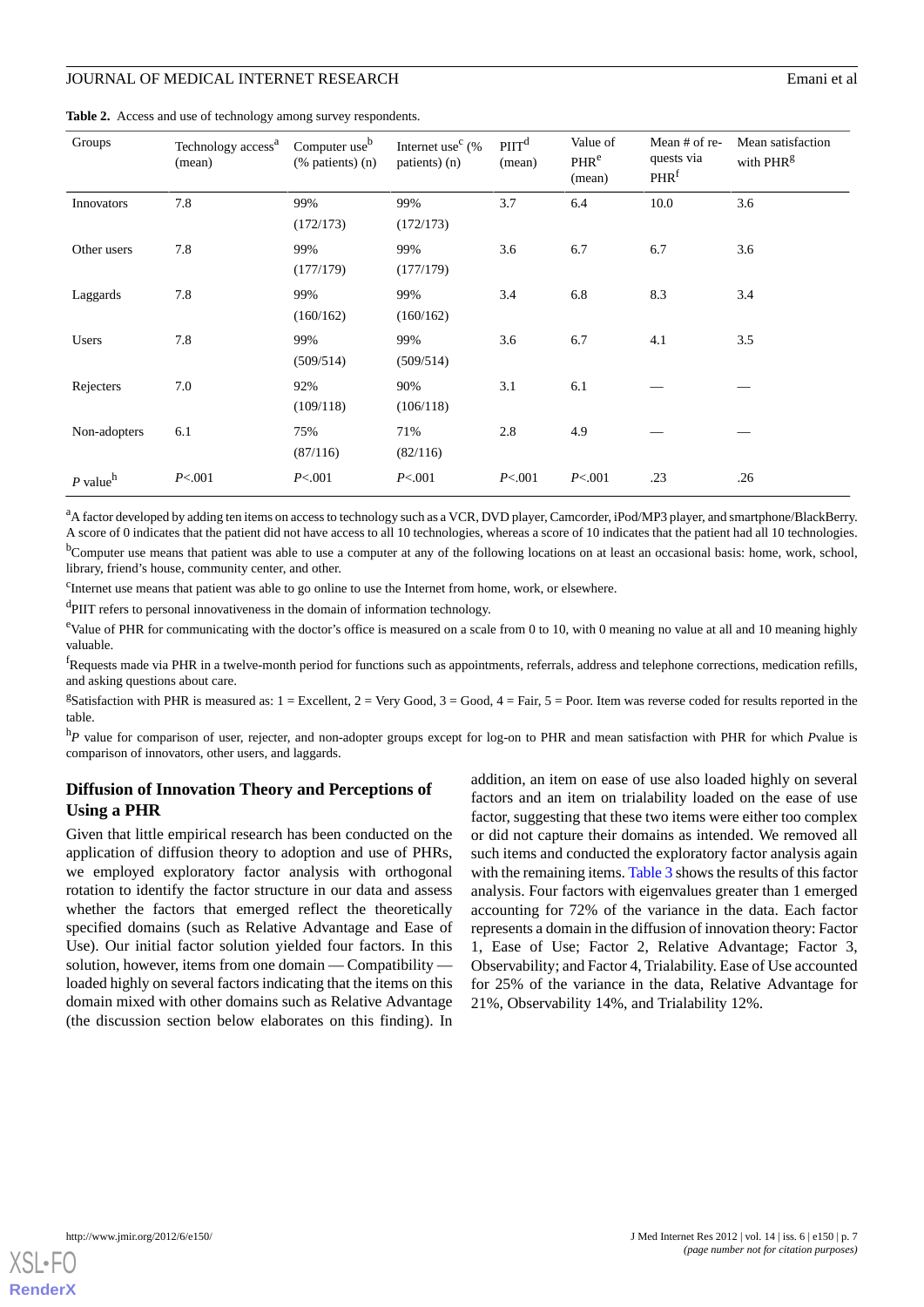### JOURNAL OF MEDICAL INTERNET RESEARCH EMAN AND THE SEARCH EMAN EMAN EMAN EMAN EMAN EMAN EMAN

<span id="page-7-0"></span>Table 3. Factor analysis of perception items (rotated component matrix<sup>a</sup>).

|                                                                                      | Component                                        |                                             |                                                       |                                                       |
|--------------------------------------------------------------------------------------|--------------------------------------------------|---------------------------------------------|-------------------------------------------------------|-------------------------------------------------------|
|                                                                                      | 1                                                | $\overline{c}$                              | 3                                                     | $\overline{4}$                                        |
|                                                                                      | (Ease of use)                                    | (Relative advantage)                        | (Observability)                                       | (Trialability)                                        |
| Learning to use PHR was easy for me. $(EU^b)$                                        | 0.83                                             |                                             |                                                       |                                                       |
| Using PHR is frustrating. (EU)                                                       | $-0.83$                                          |                                             |                                                       |                                                       |
| Using PHR requires a lot of mental effort. (EU)                                      | $-0.81$                                          |                                             |                                                       |                                                       |
| Overall, I believe that PHR is easy to use. (EU)                                     | 0.81                                             |                                             |                                                       |                                                       |
| Using PHR improves the quality of care I receive.<br>(RA)                            |                                                  | 0.84                                        |                                                       |                                                       |
| Using PHR gives me greater control over my care.<br>(RA)                             |                                                  | 0.78                                        |                                                       |                                                       |
| The effectiveness of care I receive will not improve<br>by my using PHR. (RA)        |                                                  | $-0.72$                                     |                                                       |                                                       |
| Using PHR enables me to contact my doctor's of-<br>fice more quickly. (RA)           |                                                  | 0.70                                        |                                                       |                                                       |
| I have seen what others can do using PHR. (OB)                                       |                                                  |                                             | 0.91                                                  |                                                       |
| I have talked to others about using PHR. (OB)                                        |                                                  |                                             | 0.87                                                  |                                                       |
| I tried PHR on a trial basis to see what it can do for<br>me. $(TA)$                 |                                                  |                                             |                                                       | 0.85                                                  |
| I really did not lose much by trying PHR, even if I<br>would not have liked it. (TA) |                                                  |                                             |                                                       | 0.80                                                  |
| Eigenvalue                                                                           | 4.4                                              | 1.6                                         | 1.4                                                   | 1.3                                                   |
| Percent variance                                                                     | 25                                               | 21                                          | 14                                                    | 12                                                    |
| Cronbach alpha for scale                                                             | 0.88                                             | 0.85                                        | 0.76                                                  | 0.57                                                  |
| Mean of scale for PHR User, Rejecter, and Non-<br>Adopter groups                     | User: $4.0$<br>Rejecter: 3.4<br>Non-adopter: 3.2 | User: 3.4 Rejecter: 3.2<br>Non-adopter: 2.9 | <b>User: 2.5</b><br>Rejecter: 2.6<br>Non-adopter: 2.1 | <b>User: 3.5</b><br>Rejecter: 3.8<br>Non-adopter: 3.2 |
| $P$ value for comparison of scale among patient<br>groups                            | P < 001                                          | P < 001                                     | P < 001                                               | P < .001                                              |

<sup>a</sup>Values below 0.40 have been suppressed.

<sup>b</sup>Indicates the domain of diffusion of innovation that the item belongs to: EU = Ease of Use; RA = Relative Advantage; OB = Observability; TA = **Trialability** 

Our next step was to create scales for each of the four domains. [Table 3](#page-7-0) also shows the results of the reliability analysis (Cronbach alpha) for each scale (as represented by the factor or domain). Cronbach alpha was very good for Ease of Use (0.88; 4 items) and Relative Advantage (0.85; 5 items), satisfactory for Observability (0.76; 2 items), and fair for Trialability (0.57; 2 items). We then created a scale for each domain by averaging the scores of the items for each domain. Next, we conducted analyses to assess whether our patient groups (PHR users, rejecters, and non-adopters) differed on the four domains. PHR users perceived a greater ease of use of the PHR (Mean  $= 4.0$ ) than rejecters (Mean  $= 3.4$ ) and non-adopters (Mean = 3.2), but rejecters and non-adopters did not differ from each other. The same finding holds for relative advantage for which PHR users perceived a greater relative advantage of the PHR (Mean  $= 3.4$ ) than rejecters (Mean  $= 3.1$ ) and non-adopters (Mean = 2.9), but rejecters and non-adopters did not differ. In the case of Observability, PHR users and rejecters perceived

[XSL](http://www.w3.org/Style/XSL)•FO **[RenderX](http://www.renderx.com/)**

greater observability of the PHR than non-adopters but did not differ from each other. In the case of Trialability, all three groups differed from each other with rejecters reporting greater perceptions of trialability than users and non-adopters.

## **Predicting the Value of a PHR for Communicating With the Doctor's Office**

Our final analysis assessed the role of different variables in predicting our dependent variable, patient perceptions of the value of the PHR for communicating with their doctor's office measured on a scale from  $0 = no$  value at all to  $10 = h$ ighly valuable. Our independent variables consisted of: sociodemographic variables such as age, gender, education and income, access and use of technology, PIIT, a factor on patient perceptions of privacy and security (created by combining three items on privacy and security; [Appendix 1](#page-12-7)), and the four scales representing the domains of the diffusion of innovation model from [Table 3.](#page-7-0) We also retained our patient groups of PHR users, rejecters, and non-adopters in the analysis. [Table 4](#page-8-0) shows the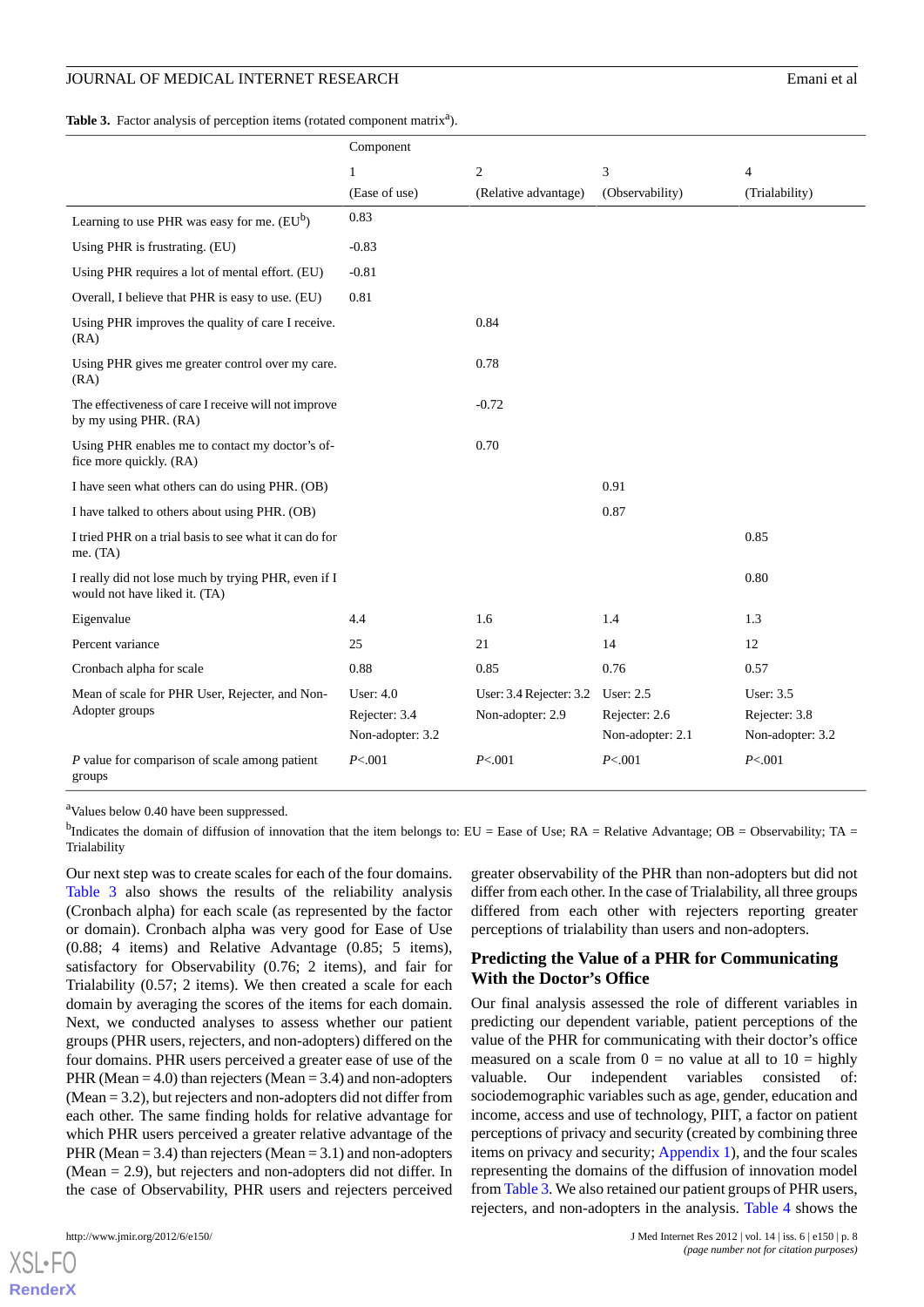results of the multiple regression analysis when all variables are entered into the model.

The R-square for the model fit is 0.51 (*P*<.001). Six items are significant predictors of the value of the PHR for communicating with the doctor's office. Three of the items are domains of perceptions of innovation use from the diffusion of innovation model: Relative Advantage, Ease of Use, and Trialability. The greater the relative advantage, ease of use, and trialability of the PHR, the more patients value the PHR for communicating

with their doctor's office. The fourth domain from the diffusion of innovation model, observability, did not emerge as a significant predictor of the value of the PHR. The remaining three significant predictors are: Privacy/Security, Computer Use, and Age. More positive perceptions of privacy and security of information in the PHR are associated with greater perceived value of the PHR. The use of a computer is associated with a greater perceived value of the PHR. Finally, age has a small but positive effect on perceived value of the PHR.

<span id="page-8-0"></span>**Table 4.** Results of multiple regression with the value of PHR for communicating with the doctor's office as the dependent variable.

| Model <sup>a</sup>                | Unstandardized coefficients |            | Standardized coefficients | $\frac{t}{t}$ | Sig.              |
|-----------------------------------|-----------------------------|------------|---------------------------|---------------|-------------------|
|                                   | $\, {\bf B}$                | Std. Error | Beta                      |               |                   |
| Constant                          | $-7.71$                     | 1.08       |                           | $-7.13$       | .000              |
| User versus Rejecter <sup>b</sup> | $-0.32$                     | 0.27       | $-.05$                    | $-1.18$       | .24               |
| User versus Non-Adopter           | $-0.04$                     | 0.30       | $-.01$                    | $-0.12$       | .90               |
| Rejecter versus Non-Adopter       | 0.28                        | 0.35       | .03                       | 0.81          | .42               |
| Age                               | 0.02                        | $0.01\,$   | .08                       | 2.19          | .03 <sup>c</sup>  |
| Gender $d$                        | 0.30                        | 0.21       | .05                       | 1.42          | .16               |
| Raced                             | 0.07                        | 0.32       | .01                       | 0.20          | .84               |
| Education <sup>e</sup>            | $-0.06$                     | 0.23       | $-.01$                    | $-0.25$       | .80               |
| Income                            | $-0.02$                     | 0.25       | $-.004$                   | $-0.10$       | .92               |
| Marital status                    | 0.11                        | 0.23       | .02                       | 0.50          | .62               |
| Rating of overall health          | 0.07                        | 0.11       | .02                       | 0.64          | .52               |
| Self-reported comorbidities       | 0.06                        | 0.06       | .04                       | 1.05          | .29               |
| Technology use                    | $-0.002$                    | 0.06       | $-.002$                   | $-0.04$       | .97               |
| Computer use                      | 1.22                        | 0.60       | .07                       | 2.03          | .04 <sup>c</sup>  |
| PIIT                              | 0.13                        | 0.12       | .04                       | 1.04          | .30               |
| Privacy and security              | 0.40                        | 0.12       | .11                       | 3.25          | .001 <sup>f</sup> |
| Ease of use                       | 0.49                        | 0.14       | .14                       | 3.44          | .001 <sup>f</sup> |
| Relative advantage                | 1.87                        | 0.14       | .51                       | 13.07         | .000 <sup>g</sup> |
| Observability                     | 0.13                        | 0.10       | .04                       | 1.35          | .18               |
| Trialability                      | 0.31                        | 0.11       | .09                       | 2.76          | $.006^{\rm c}$    |

 ${}^{a}R^{2} = 0.51$ ; Adjusted  $R^{2} = 0.49$ ;  $R^{2}\Delta = 0.51$ ;  $F\Delta = 29.92$ ; df1 = 18, df2 = 520; Sig. F change = .000.

<sup>b</sup> The model contains the three pair-wise comparisons for the three groups.

```
c_{P} < .05.
```
<sup>d</sup> Gender is coded as Female = 1, Male = 0; Race is coded as Caucasian = 1, Other = 0.

<sup>e</sup> For definitions of all other variables, refer to [Tables 1](#page-5-0)[-3](#page-7-0).

 $f_P < .01$ .

 $X$ SL•F $O$ **[RenderX](http://www.renderx.com/)**

 ${}^{g}P$  < .001.

## *Discussion*

## **Principal Results**

Our overall objective was to apply a theoretical model, the diffusion of innovation model, to the study of PHR adoption and use. We adopted two conceptual approaches to achieving

this overall objective. First, we classified patient groups into the categories of innovators, laggards, other users, rejecters, and non-adopters. We did not find differences between innovators, other users, and laggards on factors such as use of technology, and use of and satisfaction with the PHR. Although innovators were younger than other users and the proportion of females was greater for innovators than laggards, we did not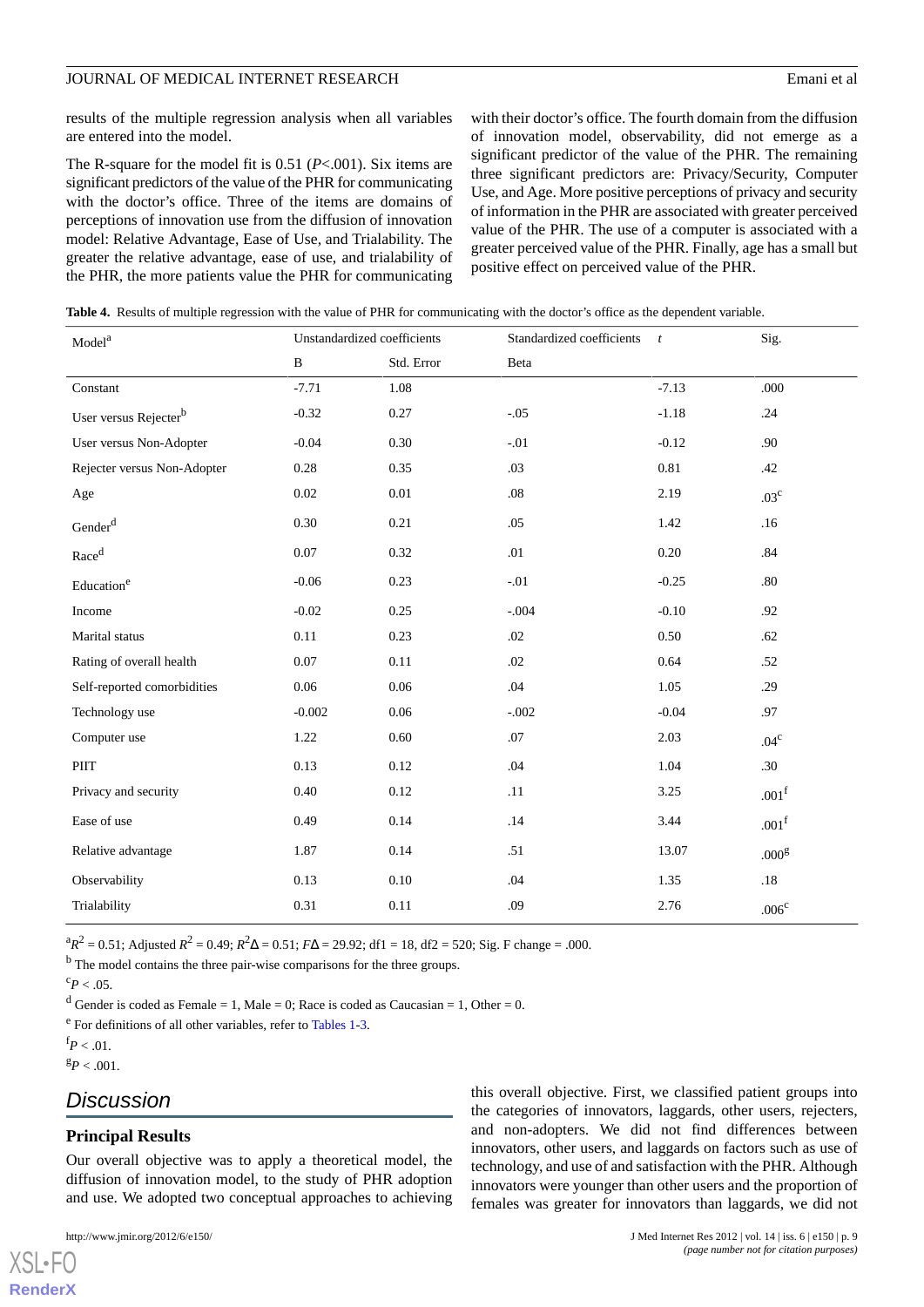find any differences between the three PHR user groups on two important socioeconomic variables identified by Rogers [\[26](#page-13-14)] in his diffusion of innovation model: education and income. Our findings differ from Rogers' [\[26](#page-13-14)] propositions that innovators are highly educated and possess substantial financial resources compared to laggards. One possible explanation for this difference is neither technology nor socioeconomic characteristics distinguish among users of a PHR. A tethered-PHR such as the one that is the focus of this study is not associated with a financial cost of adoption on the part of patients as the innovation is provided by their health care organizations. In contrast, many of the innovations that Rogers studied for his diffusion of innovation model were financially costly to adopt and led Rogers to conclude that socioeconomic status and innovativeness go hand in hand. The other potential explanation for our difference from Rogers' findings has to do with the heuristic definitions we adopted for our three groups. It is possible that there are other classifications of innovators and laggards that exist that might reveal differences in socioeconomic and technological characteristics. For example, laggards in our study had lower personal innovativeness in information technology than innovators. Thus, one area for additional research on this topic could be the classification of patients as innovators and laggards based on new functionality in the PHR that is driven by personal innovativeness in information technology use.

Our study did find systematic differences between those who use a PHR and those who did not adopt a PHR on income, education, technology use and access, and personal innovativeness in information technology. Non-adopters were not only less educated and had lower income but also had lower use of technology in general and less personal innovativeness in information technology. These results are indicative of the presence of the digital divide in PHR that we and others have reported [\[9](#page-13-1),[16](#page-13-21)[,17](#page-13-7),[20\]](#page-13-0). However, most of the existing studies on the digital divide associated with PHRs have reported adoption and use rates of PHRs or relied on data from surveys of Internet use. We believe that our study is the first to report on the digital divide through a patient survey of PHR users and non-adopters. As far as we are aware, this is also the first empirical study that shows that the digital divide associated with PHR extends to an individual-trait variable such as perceived innovativeness in the domain of information technology. Non-adopters not only have significantly lower use of technology in general and computers in particular, but they also have significantly lower personal innovativeness in information technology (PIIT) compared to users of PHR. Lower PIIT can have antecedent and consequent impacts on perceptions of the PHR [\[29](#page-13-17)]. An antecedent impact of lower PIIT is that non-adopters will likely have to rely on more communication channels to learn about a PHR. A consequent impact of lower PIIT is that non-adopters will need to have more positive perceptions with respect to behavioral intentions toward adopting and using a PHR. As a result, non-adopters with lower PIIT face greater challenges in adopting and using a PHR.

Our second approach to applying the diffusion of innovation model to the study of PHRs was to develop and implement a survey on perceptions of using a PHR (or potential use among

non-users) using the five domains identified in the model: relative advantage, compatibility, ease of use, observability, and trialability. Our initial factor analysis of the perception items found that compatibility did not emerge as a distinct domain. This finding is similar to that of Moore and Benbasat [[27\]](#page-13-15) who found that compatibility merged with the domain of relative advantage in their study on perceptions of use of personal work stations. Rogers [[26\]](#page-13-14) has reported that other studies have found that compatibility and relative advantage are not empirically related. There are two potential explanations for this finding. Compatibility is the degree to which an innovation is perceived as consistent with existent values, past experiences, and needs of potential adopters [[26\]](#page-13-14). It is possible that patients do not perceive the compatibility of using a PHR as a domain for consideration given their past experience with using the Internet. That is, the prior use of the Internet gives patients the meaning and congruence for using an Internet-based tool such as the PHR thereby excluding or mitigating compatibility as a perceptual domain. As a result it is other perceived domains—such as ease of use and relative advantage—that dominate the perceptual space of PHR use. On the other hand, it is possible that the items on compatibility that we adopted in our survey need to be modified, or new items on compatibility need to be developed, to better capture perceptions of compatibility of PHR use that are empirically distinct from relative advantage.

Our final factor analysis yielded four domains hypothesized by the diffusion of innovation model. Ease of use and relative advantage emerged as the top two factors in the model. This suggests that PHRs must be perceived as easy to use and must show a perceived relative advantage over existing practices. The finding on ease of use provides empirical support for the importance of usability of PHRs as reported in the literature [[2](#page-12-1)[,3,](#page-12-5)[6,](#page-12-2)[8](#page-12-4)]. The finding on relative advantage contributes to the literature by showing the importance of demonstrating the relative advantage of PHRs over traditional approaches such as calling the office. Our factor on trialability suggests the importance of allowing patients to try the PHR on a trial basis, while observability reflects the importance of patients being able to observe how a PHR can be used. The scales developed from each of the factors also yield findings that are intuitively expected. PHR users perceive greater ease of use and relative advantage than rejecters and non-adopters. In terms of observability and trialability, PHR users and rejecters perceive greater observability and trialability than non-adopters.

Our final analysis used multiple regression with forced entry to predict the perceived value of the PHR for communicating with the doctor's office from a number of independent variables. In this study, none of the sociodemographic variables except age were significant predictors of patient perceptions of the value of the PHR for communicating with the doctor's office. We found age to have a small but positive impact on the perceived value of the PHR. While some studies have reported that age-related cognitive limitations pose a barrier to PHR adoption and use  $[16]$  $[16]$ , others have not found a digital divide with respect to age in PHR use [[11\]](#page-13-2). Our finding is more aligned with the second study by Tang and Lansky [\[11](#page-13-2)], which found that one-third of patients in their sixties and a quarter in their

```
XS-FO
RenderX
```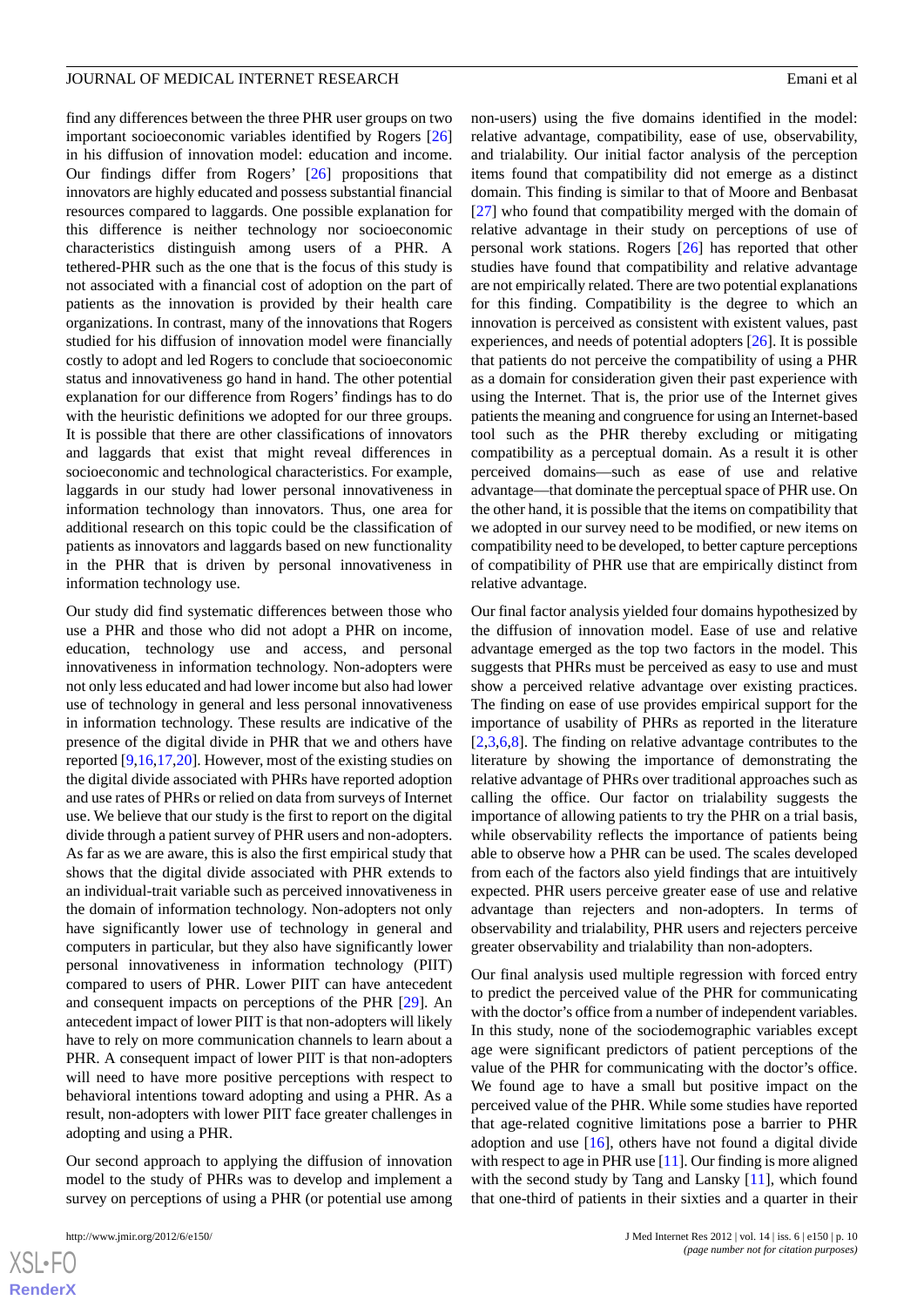seventies had signed up for the PHR and found it to be valuable. Further research is needed on how older patients adopt, use, and value PHRs given that the relationship between age and use and value of the PHR is moderated by several factors such as socioeconomic status, access and use of computers and the Internet, and literacy and numeracy.

Two self-reports capturing health of patients—overall health status and number of comorbid conditions—were not significant predictors of the perceived value of the PHR for communicating with the doctor's office. This result is contradictory to several studies that have found that expected need of clinical services and presence of chronic/comorbid conditions are associated with PHR adoption and use  $[9,13,14]$  $[9,13,14]$  $[9,13,14]$  $[9,13,14]$  $[9,13,14]$ . One possible explanation for the difference is that our outcome variable is perceived value of communicating with doctor's office and not adoption or use. Thus, while expected need or presence of comorbid conditions may predict adoption and use, it may play less of a role in perceived value of the PHR. In the case of patients with chronic conditions, Archer and colleagues [\[6](#page-12-2)] have noted "Simply providing online access to medical records is not useful unless the technology is integrated with the patient's existing health and psychosocial support infrastructure". Perhaps patients in our study reflected this view in assessing the perceived value of PHRs thereby generating a lack of relationship between health status and perceived value. On the other hand, the lack of a relationship between health status and perceived value may be specific to the patient population in our study. We also relied on self-reports of health status instead of capturing health status through documented comorbidities in the EHR. Additional research is needed to understand the impact of expected need of clinical services and chronic conditions on perceptions of value of the PHR.

Positive perceptions of privacy and security of information in the PHR were positive related to the perceived value of the PHR. While privacy and security may pose a barrier to adoption of PHRs as reported by several researchers [\[3](#page-12-5),[4\]](#page-12-8), PHR users may be less concerned about the privacy and security of information in the PHR as found by Hassol and colleagues [[8\]](#page-12-4). A survey of users similarly found that a majority of users were not worried about privacy of information in the PHR [[25\]](#page-13-13). Our finding also suggests that positive framing of the privacy and security of information in PHRs could lead to positive perceptions of the value of the PHR and thereby influence uptake of the PHR as some have suggested [[6\]](#page-12-2).

Among the domains of perceptions of use, relative advantage was the strongest predictor of perceived value of the PHR by far followed by ease of use and trialability. Observability did not emerge as a significant predictor. As this is one of the first studies to report such findings, additional research is needed to confirm these findings or suggest alternative findings. Previous analyses of PHRs have identified a set of attributes of the ideal PHR [\[1](#page-12-0),[4](#page-12-8)]: (1) PHRs should be protected, private, and secure; (2) PHRs should be accessible from any place, at any time, and transparent; (3) Ownership of the PHR should lie solely with the customer; (4) The patient should approve storage and use of data; and (5) The data should be in a format that is understandable. Our research, which defines a PHR as an innovation and focuses on perceptions of PHR use, suggests

that the following attributes are also important: (1) The PHR must be easy to learn and use; (2) The PHR must provide a relative advantage over traditional approaches such as a phone for contacting the doctor's office; (3) The PHR must be trialable in that patients must have adequate opportunities to try a PHR; and (4) The PHR must be observable so that patients have an opportunity to observe its features and functionality.

## **Concluding Remarks**

We conclude that the Rogers model of diffusion of innovations fits well for this innovation and offers insights that are both prescriptive and theoretical in nature with respect to PHR adoption and use. The criteria of meaningful use of EHRs of the HITECH Act that pertain to patient engagement in health care in both Stage 1 [[7\]](#page-12-3) as well as subsequent stages place a spotlight on PHR adoption and use given the potential role of the PHR in implementing such criteria. The findings of our study have prescriptive relevance for improving the adoption as well as the use of PHRs so that they can better facilitate the implementation of meaningful use. To improve PHR adoption, especially among rejecters and non-adopters of the PHRs, our study suggests that the most important domains are relative advantage and ease of use of the PHR. While this statement may appear to be fairly straightforward, many PHRs in current use were developed several years ago and it is not clear whether evaluative studies on the ease of use of these PHRs, especially where non-adopters are concerned, have been conducted (at least we have not come across them in the research or practitioner literatures). Additionally, efforts to improve uptake of PHRs among non-adopters could focus on strategies that highlight the relative advantage of a PHR. For example, an intervention to increase the uptake of PHRs could focus on the role of a PHR in avoiding phone tag with a nurse for a prescription refill or the benefits of asynchronous communication offered by the PHR for non-emergent medical questions (eg, patients can email their doctor at their convenience). Practitioners can also address trialability of PHRs among non-adopters, as for example through a computer in a waiting room or through group sessions that educate patients about the use of PHRs. As implementation of meaningful use of EHRs accelerates, it would be worthwhile for practitioners to conduct and share the results of studies that facilitate improvements in domains of perceptions such as ease of use, relative advantage, and trialability of PHRs. In terms of improving the use of PHRs, given that PHR users do not differ with respect to technology and socioeconomic characteristics regardless of their time of adoption, our study suggests that initiatives to improve use of PHR can target all users and do not have to be tailored on whether the patient is an innovator or a laggard. Nonetheless, innovators may be able to play a role as change agents or opinions leaders in the diffusion of PHRs, and this is an important area for further exploration from the standpoint of both research and practice.

Furthermore given that perceived ease of use and relative advantage emerged as important domains in our study, an alternative model for consideration in future research is the Technology Acceptance Model (TAM) proposed by Davis [[32,](#page-13-22)[33\]](#page-13-23). TAM draws upon the work of Fishbein and Ajzen on the relationship between attitudes and behaviors [\[28](#page-13-16)]. In TAM,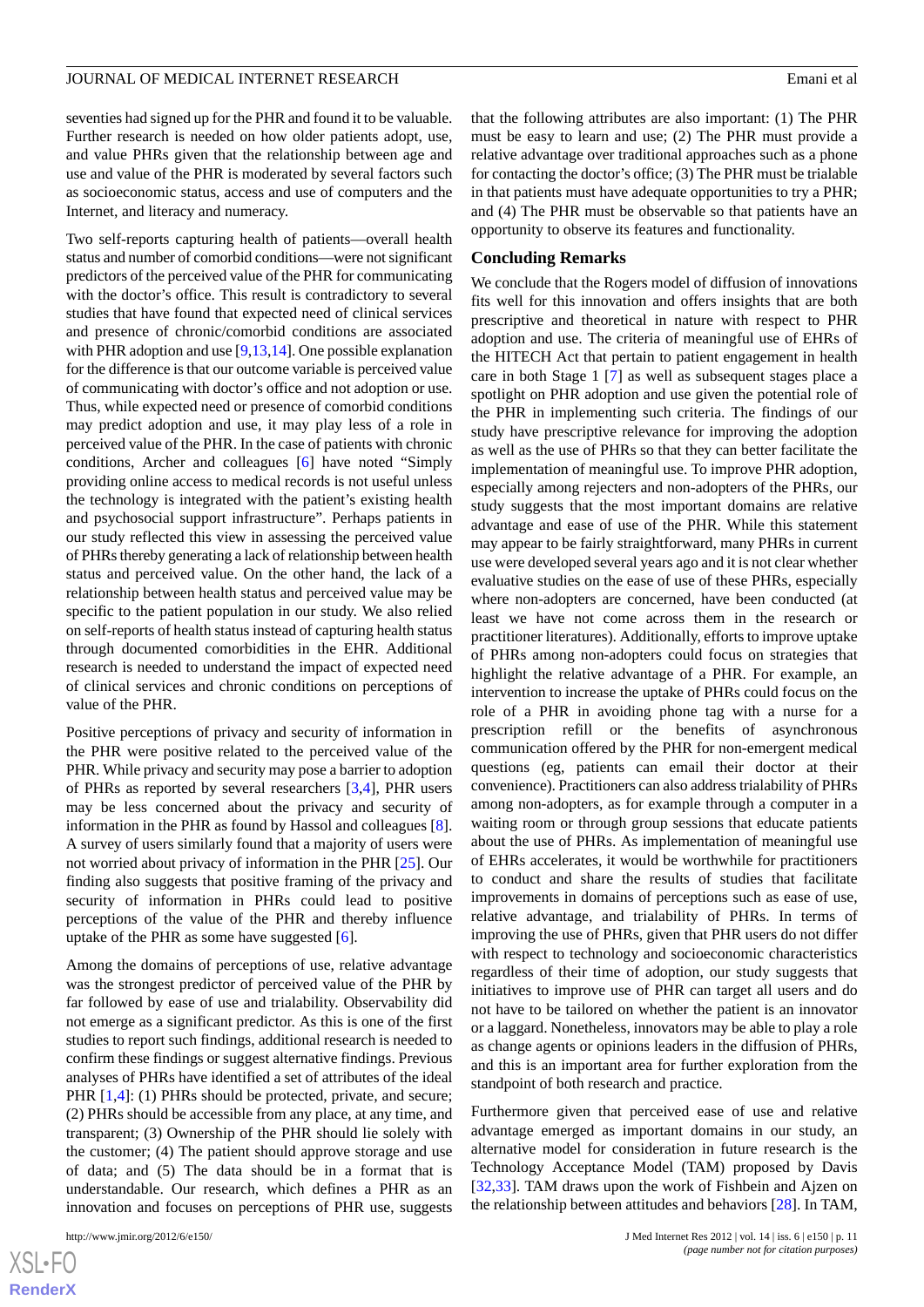Davis developed a concept called perceived usefulness defined as the "degree to which an individual believes that using a particular system would enhance his or her job performance" [33:477]. Davis found that perceived usefulness was more important than perceived ease of use in predicting usage of technology (our finding in this study is similar in that we found that relative advantage was by far a better predictor of perceived value of the PHR). As Moore and Benbasat [\[27](#page-13-15)] point out, the perceived usefulness construct proposed by Davis is similar to the construct of relative advantage in the diffusion of innovation model. The strength of TAM is the inclusion of concepts such as attitudes and behaviors and their linkages to perceptions of use of technology. In a development of TAM, called TAM2, Venkatesh and Davis [[34\]](#page-13-24) also incorporate the role of subjective norms in the model. In discussing the use of PHRs for patients with chronic conditions, Winkelman and colleagues [\[35](#page-14-0)] reviewed the conceptual relevance of the TAM model for predicting PHR use in such patients but questioned its applicability to the PHR setting given its origins and development for understanding technology use by individuals in the organizational setting.

From a theoretical perspective, our study found evidence to support the application of the diffusion of innovation model to perceptions of the PHR. However, further research is needed in two areas with respect to the model: (1) Are there other definitions of innovators and laggards with respect to PHR use and do these definitions highlight any differences among these groups?; and (2) Is compatibility a perceived domain of PHR use that can be captured separately from relative advantage and ease of use? Another area for potential research is the application of the diffusion of innovation model to standalone PHRs. As reported in the principal results section, contrary to Rogers' [[26\]](#page-13-14) propositions we did not find that innovators are highly educated and possess substantial financial resources compared to laggards. This may be the case with a tethered PHR, which is the focus of this study. But in the case of standalone PHRs, it is possible that innovators differ based on education and financial resources. The factors predicting adoption and use of standalone PHRs may also differ. For example, perceived ease of use may play a more important role in standalone PHRs than relative advantage, as standalone PHRs unlike tethered PHRs do not replace traditional approaches of calling the doctor's office.

In addition, there is a need to understand the impact of perceptions on such factors as attitudes and behavioral intentions to adopt the PHR as well as the use and sustainability [[6](#page-12-2)] of use of the PHR after adoption. Alternative models to use in such research on PHRs include the TAM model discussed above and the theory of planned behavior developed by Fishbein and Ajzen [[28\]](#page-13-16). In these models, perceptions and attitudes are upstream variables and outcomes such as behaviors, perceived value of the PHR and sustainability are downstream variables. [Appendix](#page-12-9) [2](#page-12-9) presents a conceptual framework of different constructs for behavioral research on PHRs. For example, perceptions may influence behavioral intentions to adopt a PHR directly or indirectly through attitudes. Perceived value of the PHR, on the other hand, may be impacted by perceptions directly as this study found or indirectly through behaviors such as the use of

 $XS$ -FO **[RenderX](http://www.renderx.com/)** specific PHR functionalities. We do not claim that the constructs and relationships shown in [Appendix 2](#page-12-9) are exhaustive but offer these as a first step in identifying a conceptual framework for behavioral research on PHRs.

Furthermore, the hypothesized relationships in our conceptual framework may not be static but can be dynamic in nature. With respect to perceptions, the lack of stability of the perceived attributes of an innovation was pointed out by Greenhalgh and colleagues [\[36](#page-14-1)]. For example, a patient may initially perceive a relative advantage in using the PHR for asynchronous secure communication with the provider. However, if the patient has a negative experience with the use of the PHR for such communication along the way (a lack of response or delayed response from provider), then the perceived value of the PHR for this functionality could drop and the patient may discontinue the use of PHR for such communication. Thus, along with cross-sectional studies, there is a need for longitudinal studies of perceptions of PHRs and the impacts of changes in perceptions on outcomes such as sustainability of PHR use.

Finally, while it is important to understand individual-level factors such as perceptions as examined in our study, a focus on such individual-level factors may lead to what Rogers [\[26](#page-13-14)] has called "individual blame" in diffusion of innovation studies. Under the individual blame approach, the patient is blamed for lack of adoption and use of the PHR and inadequate attention is paid to other factors that also impact adoption and use. Here again, Greenhalgh and colleagues [\[36](#page-14-1)] offer some important contributions to the literature based on their analysis of innovations in service delivery and organization. Some of the key factors identified by Greenhalgh and colleagues include: (1) psychological antecedents or traits associated with trying and using innovations such as tolerance of ambiguity and motivation; (2) the meaning of the innovation for adopters, which may differ from the meaning of the innovation for the organization implementing the innovation; (3) the context—technological, political, and cultural—within which the innovation is adopted; and (4) organizational-level factors such as structures, processes, and culture. Similar factors have been identified in existing reviews and empirical studies of PHRs including the meaning of the PHR for patients [[35\]](#page-14-0), cultural trends in information technology use [[2\]](#page-12-1), political and technological factors influencing EHR adoption [\[6](#page-12-2)], policies for interoperability of PHRs [[4\]](#page-12-8), and organizational strategy for EHR and PHR implementation and use [\[3](#page-12-5),[18\]](#page-13-6). Yet another important factor in counteracting the individual blame approach in PHR adoption and use is the role of provider encouragement and use of the PHR [\[18\]](#page-13-6). In field studies that we have conducted on PHR adoption and use, we have repeatedly heard from providers, staff, and patients that if providers are enthusiastic and encourage patients to adopt and use PHRs then patients are more likely to adopt and use PHRs. Thus as the implementation of EHRs and PHRs accelerates under HITECH, we recommend that providers play an active role in the uptake of PHRs and their subsequent use.

#### **Limitations**

This study has several limitations. It is an exploratory study and one of the first to apply the diffusion of innovation model to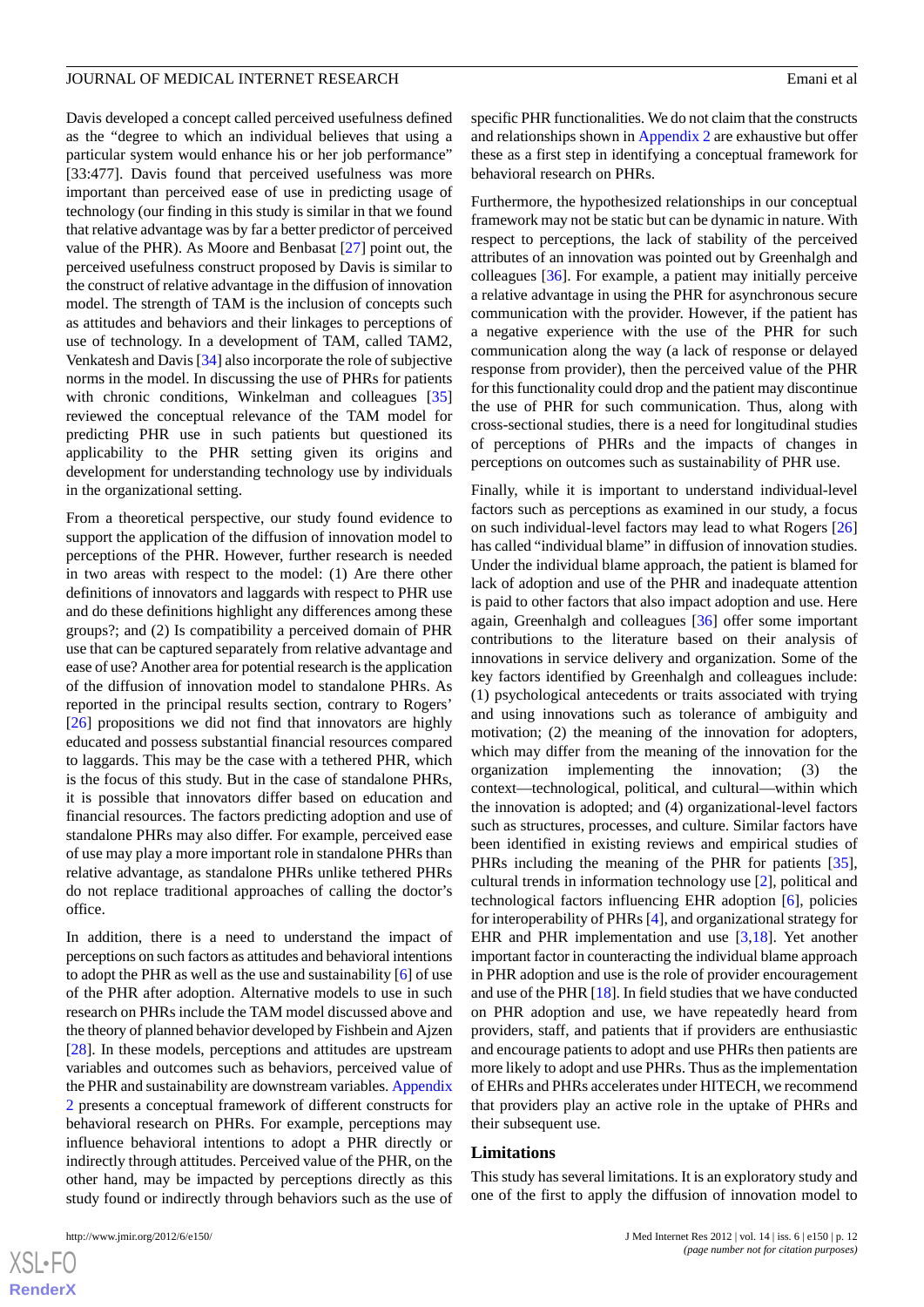the empirical study of PHRs. It was conducted in only one system and region, and the results may not be generalizable to other settings. In addition, although as we indicated our response rates were comparable or exceeded many existing studies, the response rates were just over 50%, and non-responders to the survey may have had different perceptions than responders. Non-users and users were not matched also (and you can see this reflected in non-adopters'greater number of co morbidities). Two of our domains—observability and trialability—had only two items in each domain. Future research should develop and implement more items in each of these domains. Finally, we focused on perceived value of the PHR for communicating with the doctor's office as our outcome variable. However, as we show in [Appendix 2,](#page-12-9) other relevant outcomes can be examined such as PHR-related behaviors or sustainability of PHR use.

Similarly, other predictors may play a role such as attitudes, self-efficacy, and psychological traits. Herein lies the complexity of behavioral social science research related to PHRs. A number of models exist (eg, diffusion of innovations, technology acceptance model, and theory of planned behavior) each providing its own set of predictors and outcomes. At the same time, limited funding and the logistics of research (for example the need to keep surveys short to enhance response rates) force the researcher to select a given model and an associated set of variables as we have done in this study. Hopefully cumulative research over time with different models and frameworks like the one we adopted in this study will build the knowledge base for much needed behavioral research on patient adoption and use of PHRs.

## **Acknowledgments**

Funding for this study was provided by the Partners-Siemens Research Council and the Agency for Health Care Research and Quality (AHRQ) under Grant # R18 HS 018656 (Improving uptake and use of personal health records). We thank the three anonymous reviewers for their valuable comments on the paper.

## <span id="page-12-7"></span>**Conflicts of Interest**

None declared.

## **Multimedia Appendix 1**

<span id="page-12-9"></span>Survey items on perceptions of PHR use, personal innovativeness in information technology (PIIT), and privacy and security.

[[PDF File \(Adobe PDF File\), 18KB-Multimedia Appendix 1](https://jmir.org/api/download?alt_name=jmir_v14i6e150_app1.pdf&filename=dc4b12c6d79086812631e93a1cc8ec37.pdf)]

## **Multimedia Appendix 2**

<span id="page-12-0"></span>A conceptual framework and hypothesized relationships for behavioral research on PHRs.

[[PDF File \(Adobe PDF File\), 17KB-Multimedia Appendix 2](https://jmir.org/api/download?alt_name=jmir_v14i6e150_app2.pdf&filename=dafdc38225d480530bfaa73612835d88.pdf)]

## <span id="page-12-1"></span>**References**

- <span id="page-12-5"></span>1. Markle Foundation Connecting for Health. Americans overwhelmingly believe electronic personal health records could improve their health. 2008 URL:<http://www.markle.org/sites/default/files/ResearchBrief-200806.pdf> [accessed 2012-05-15] [[WebCite Cache ID 67gKru0S3\]](http://www.webcitation.org/

                                                67gKru0S3)
- <span id="page-12-8"></span>2. Tang PC, Ash JS, Bates DW, Overhage JM, Sands DZ. Personal health records: definitions, benefits, and strategies for overcoming barriers to adoption. J Am Med Inform Assoc 2006;13(2):121-126 [[FREE Full text](http://jamia.bmj.com/cgi/pmidlookup?view=long&pmid=16357345)] [doi: [10.1197/jamia.M2025](http://dx.doi.org/10.1197/jamia.M2025)] [Medline: [16357345](http://www.ncbi.nlm.nih.gov/entrez/query.fcgi?cmd=Retrieve&db=PubMed&list_uids=16357345&dopt=Abstract)]
- <span id="page-12-6"></span>3. Kaelber DC, Jha AK, Johnston D, Middleton B, Bates DW. A research agenda for personal health records (PHRs). J Am Med Inform Assoc 2008;15(6):729-736 [[FREE Full text](http://jamia.bmj.com/cgi/pmidlookup?view=long&pmid=18756002)] [doi: [10.1197/jamia.M2547\]](http://dx.doi.org/10.1197/jamia.M2547) [Medline: [18756002](http://www.ncbi.nlm.nih.gov/entrez/query.fcgi?cmd=Retrieve&db=PubMed&list_uids=18756002&dopt=Abstract)]
- <span id="page-12-2"></span>4. Kahn JS, Aulakh V, Bosworth A. What it takes: characteristics of the ideal personal health record. Health Aff (Millwood) 2009;28(2):369-376. [doi: [10.1377/hlthaff.28.2.369\]](http://dx.doi.org/10.1377/hlthaff.28.2.369) [Medline: [19275992](http://www.ncbi.nlm.nih.gov/entrez/query.fcgi?cmd=Retrieve&db=PubMed&list_uids=19275992&dopt=Abstract)]
- <span id="page-12-4"></span><span id="page-12-3"></span>5. Wiljer D, Urowitz S, Apatu E, DeLenardo C, Eysenbach G, Harth T, Canadian Committee for Patient Accessible Health Records. Patient accessible electronic health records: exploring recommendations for successful implementation strategies. J Med Internet Res 2008;10(4):e34 [\[FREE Full text\]](http://www.jmir.org/2008/4/e34/) [doi: [10.2196/jmir.1061\]](http://dx.doi.org/10.2196/jmir.1061) [Medline: [18974036\]](http://www.ncbi.nlm.nih.gov/entrez/query.fcgi?cmd=Retrieve&db=PubMed&list_uids=18974036&dopt=Abstract)
- 6. Archer N, Fevrier-Thomas U, Lokker C, McKibbon KA, Straus SE. Personal health records: a scoping review. J Am Med Inform Assoc 2011;18(4):515-522 [\[FREE Full text](http://jamia.bmj.com/cgi/pmidlookup?view=long&pmid=21672914)] [doi: [10.1136/amiajnl-2011-000105\]](http://dx.doi.org/10.1136/amiajnl-2011-000105) [Medline: [21672914\]](http://www.ncbi.nlm.nih.gov/entrez/query.fcgi?cmd=Retrieve&db=PubMed&list_uids=21672914&dopt=Abstract)
- 7. Blumenthal D, Tavenner M. The "meaningful use" regulation for electronic health records. N Engl J Med 2010 Aug 5;363(6):501-504. [doi: [10.1056/NEJMp1006114\]](http://dx.doi.org/10.1056/NEJMp1006114) [Medline: [20647183\]](http://www.ncbi.nlm.nih.gov/entrez/query.fcgi?cmd=Retrieve&db=PubMed&list_uids=20647183&dopt=Abstract)
- 8. Hassol A, Walker JM, Kidder D, Rokita K, Young D, Pierdon S, et al. Patient experiences and attitudes about access to a patient electronic health care record and linked web messaging. J Am Med Inform Assoc 2004;11(6):505-513 [[FREE Full](http://jamia.bmj.com/cgi/pmidlookup?view=long&pmid=15299001) [text](http://jamia.bmj.com/cgi/pmidlookup?view=long&pmid=15299001)] [doi: [10.1197/jamia.M1593\]](http://dx.doi.org/10.1197/jamia.M1593) [Medline: [15299001](http://www.ncbi.nlm.nih.gov/entrez/query.fcgi?cmd=Retrieve&db=PubMed&list_uids=15299001&dopt=Abstract)]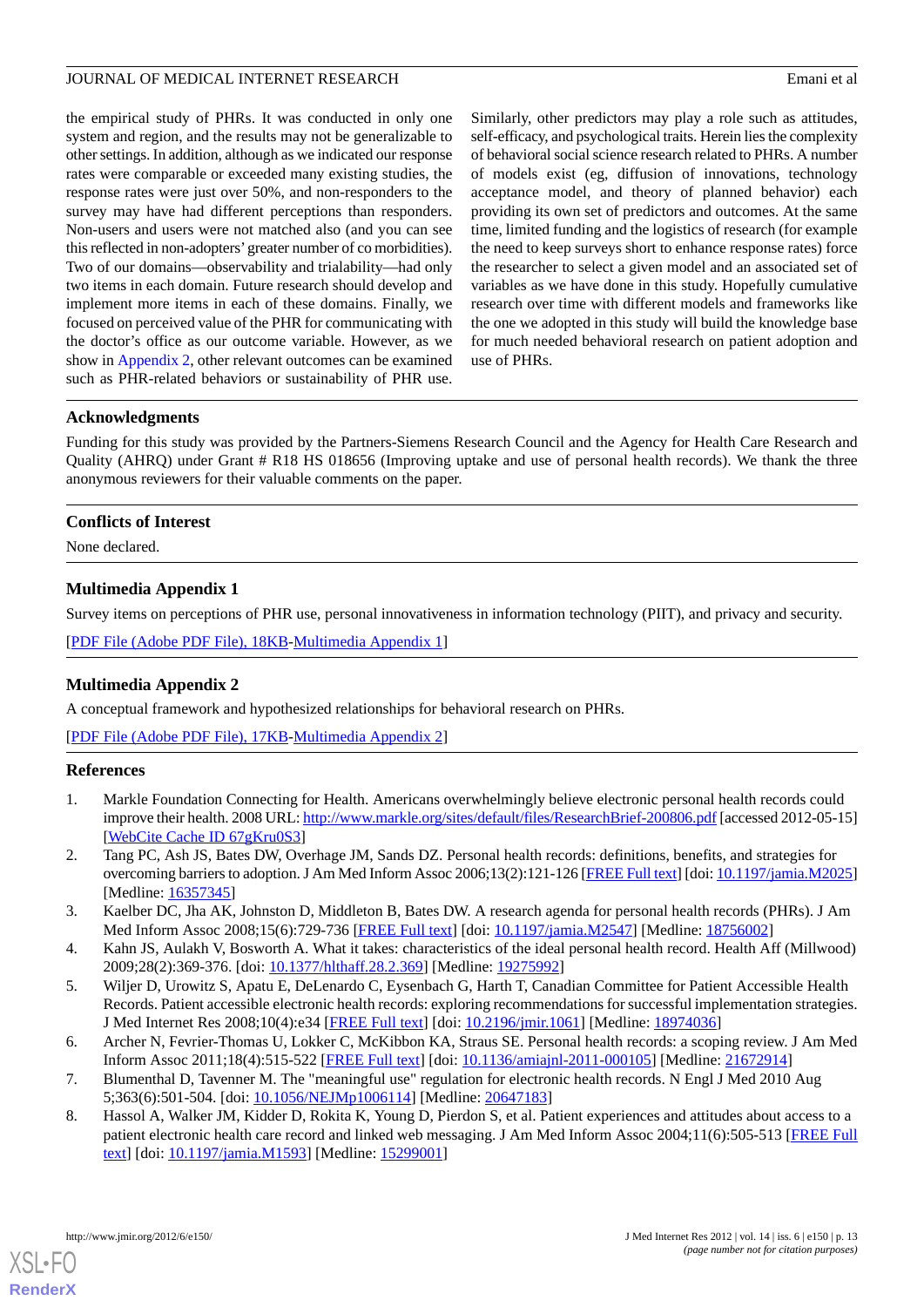- <span id="page-13-1"></span>9. Hsu J, Huang J, Kinsman J, Fireman B, Miller R, Selby J, et al. Use of e-Health services between 1999 and 2002: a growing digital divide. J Am Med Inform Assoc 2005;12(2):164-171 [[FREE Full text](http://jamia.bmj.com/cgi/pmidlookup?view=long&pmid=15561786)] [doi: [10.1197/jamia.M1672](http://dx.doi.org/10.1197/jamia.M1672)] [Medline: [15561786](http://www.ncbi.nlm.nih.gov/entrez/query.fcgi?cmd=Retrieve&db=PubMed&list_uids=15561786&dopt=Abstract)]
- <span id="page-13-20"></span><span id="page-13-2"></span>10. Liederman EM, Lee JC, Baquero VH, Seites PG. Patient-physician web messaging: The impact on message volume and satisfaction. J Gen Intern Med 2005 Jan;20(1):52-57. [doi: [10.1111/j.1525-1497.2005.40009.x\]](http://dx.doi.org/10.1111/j.1525-1497.2005.40009.x) [Medline: [15693928\]](http://www.ncbi.nlm.nih.gov/entrez/query.fcgi?cmd=Retrieve&db=PubMed&list_uids=15693928&dopt=Abstract)
- <span id="page-13-3"></span>11. Tang PC, Lansky D. The missing link: bridging the patient-provider health information gap. Health Aff (Millwood) 2005;24(5):1290-1295. [doi: [10.1377/hlthaff.24.5.1290\]](http://dx.doi.org/10.1377/hlthaff.24.5.1290) [Medline: [16162575](http://www.ncbi.nlm.nih.gov/entrez/query.fcgi?cmd=Retrieve&db=PubMed&list_uids=16162575&dopt=Abstract)]
- <span id="page-13-8"></span>12. Weingart SN, Rind D, Tofias Z, Sands DZ. Who uses the patient internet portal? The PatientSite experience. J Am Med Inform Assoc 2006;13(1):91-95 [\[FREE Full text](http://jamia.bmj.com/cgi/pmidlookup?view=long&pmid=16221943)] [doi: [10.1197/jamia.M1833\]](http://dx.doi.org/10.1197/jamia.M1833) [Medline: [16221943](http://www.ncbi.nlm.nih.gov/entrez/query.fcgi?cmd=Retrieve&db=PubMed&list_uids=16221943&dopt=Abstract)]
- <span id="page-13-4"></span>13. Miller H, Vandenbosch B, Ivanov D, Black P. Determinants of personal health record use: a large population study at Cleveland Clinic. J Healthc Inf Manag 2007;21(3):44-48. [Medline: [19195293](http://www.ncbi.nlm.nih.gov/entrez/query.fcgi?cmd=Retrieve&db=PubMed&list_uids=19195293&dopt=Abstract)]
- <span id="page-13-5"></span>14. Ralston JD, Carrell D, Reid R, Anderson M, Moran M, Hereford J. Patient web services integrated with a shared medical record: patient use and satisfaction. J Am Med Inform Assoc 2007;14(6):798-806 [[FREE Full text](http://jamia.bmj.com/cgi/pmidlookup?view=long&pmid=17712090)] [doi: [10.1197/jamia.M2302](http://dx.doi.org/10.1197/jamia.M2302)] [Medline: [17712090](http://www.ncbi.nlm.nih.gov/entrez/query.fcgi?cmd=Retrieve&db=PubMed&list_uids=17712090&dopt=Abstract)]
- <span id="page-13-21"></span>15. Halamka JD, Mandl KD, Tang PC. Early experiences with personal health records. J Am Med Inform Assoc 2008;15(1):1-7 [[FREE Full text](http://jamia.bmj.com/cgi/pmidlookup?view=long&pmid=17947615)] [doi: [10.1197/jamia.M2562](http://dx.doi.org/10.1197/jamia.M2562)] [Medline: [17947615](http://www.ncbi.nlm.nih.gov/entrez/query.fcgi?cmd=Retrieve&db=PubMed&list_uids=17947615&dopt=Abstract)]
- <span id="page-13-7"></span>16. Kim EH, Stolyar A, Lober WB, Herbaugh AL, Shinstrom SE, Zierler BK, et al. Challenges to using an electronic personal health record by a low-income elderly population. J Med Internet Res 2009;11(4):e44 [[FREE Full text](http://www.jmir.org/2009/4/e44/)] [doi: [10.2196/jmir.1256](http://dx.doi.org/10.2196/jmir.1256)] [Medline: [19861298](http://www.ncbi.nlm.nih.gov/entrez/query.fcgi?cmd=Retrieve&db=PubMed&list_uids=19861298&dopt=Abstract)]
- <span id="page-13-6"></span>17. Roblin DW, Houston TK2, Allison JJ, Joski PJ, Becker ER. Disparities in use of a personal health record in a managed care organization. J Am Med Inform Assoc 2009;16(5):683-689 [[FREE Full text](http://jamia.bmj.com/cgi/pmidlookup?view=long&pmid=19567790)] [doi: [10.1197/jamia.M3169](http://dx.doi.org/10.1197/jamia.M3169)] [Medline: [19567790](http://www.ncbi.nlm.nih.gov/entrez/query.fcgi?cmd=Retrieve&db=PubMed&list_uids=19567790&dopt=Abstract)]
- 18. Ralston JD, Coleman K, Reid RJ, Handley MR, Larson EB. Patient experience should be part of meaningful-use criteria. Health Aff (Millwood) 2010 Apr; 29(4): 607-613. [doi: 10.1377/hlthaff. 2010.0113] [Medline: [20368589\]](http://www.ncbi.nlm.nih.gov/entrez/query.fcgi?cmd=Retrieve&db=PubMed&list_uids=20368589&dopt=Abstract)
- <span id="page-13-0"></span>19. Horvath M, Levy J, L'Engle P, Carlson B, Ahmad A, Ferranti J. Impact of health portal enrollment with email reminders on adherence to clinic appointments: a pilot study. J Med Internet Res 2011;13(2):e41 [[FREE Full text](http://www.jmir.org/2011/2/e41/)] [doi: [10.2196/jmir.1702](http://dx.doi.org/10.2196/jmir.1702)] [Medline: [21616784](http://www.ncbi.nlm.nih.gov/entrez/query.fcgi?cmd=Retrieve&db=PubMed&list_uids=21616784&dopt=Abstract)]
- <span id="page-13-10"></span><span id="page-13-9"></span>20. Yamin CK, Emani S, Williams DH, Lipsitz SR, Karson AS, Wald JS, et al. The digital divide in adoption and use of a personal health record. Arch Intern Med 2011 Mar 28;171(6):568-574. [doi: [10.1001/archinternmed.2011.34\]](http://dx.doi.org/10.1001/archinternmed.2011.34) [Medline: [21444847](http://www.ncbi.nlm.nih.gov/entrez/query.fcgi?cmd=Retrieve&db=PubMed&list_uids=21444847&dopt=Abstract)]
- <span id="page-13-11"></span>21. Komives EM. Clinician-patient E-mail communication: challenges for reimbursement. N C Med J 2005;66(3):238-240. [Medline: [16130953](http://www.ncbi.nlm.nih.gov/entrez/query.fcgi?cmd=Retrieve&db=PubMed&list_uids=16130953&dopt=Abstract)]
- 22. Kittler AF, Carlson GL, Harris C, Lippincott M, Pizziferri L, Volk LA, et al. Primary care physician attitudes towards using a secure web-based portal designed to facilitate electronic communication with patients. Inform Prim Care 2004;12(3):129-138. [Medline: [15606985](http://www.ncbi.nlm.nih.gov/entrez/query.fcgi?cmd=Retrieve&db=PubMed&list_uids=15606985&dopt=Abstract)]
- <span id="page-13-13"></span><span id="page-13-12"></span>23. Ross SE, Todd J, Moore LA, Beaty BL, Wittevrongel L, Lin CT. Expectations of patients and physicians regarding patient-accessible medical records. J Med Internet Res 2005;7(2):e13 [[FREE Full text](http://www.jmir.org/2005/2/e13/)] [doi: [10.2196/jmir.7.2.e13\]](http://dx.doi.org/10.2196/jmir.7.2.e13) [Medline: [15914460](http://www.ncbi.nlm.nih.gov/entrez/query.fcgi?cmd=Retrieve&db=PubMed&list_uids=15914460&dopt=Abstract)]
- <span id="page-13-14"></span>24. White CB, Moyer CA, Stern DT, Katz SJ. A content analysis of e-mail communication between patients and their providers: patients get the message. J Am Med Inform Assoc 2004;11(4):260-267 [[FREE Full text](http://jamia.bmj.com/cgi/pmidlookup?view=long&pmid=15064295)] [doi: [10.1197/jamia.M1445](http://dx.doi.org/10.1197/jamia.M1445)] [Medline: [15064295](http://www.ncbi.nlm.nih.gov/entrez/query.fcgi?cmd=Retrieve&db=PubMed&list_uids=15064295&dopt=Abstract)]
- <span id="page-13-16"></span><span id="page-13-15"></span>25. Undem T. Consumers and health information technology: a national survey. Oakland, CA: California HealthCare Foundation; 2010. URL: [http://www.chcf.org/~/media/MEDIA%20LIBRARY%20Files/PDF/C/](http://www.chcf.org/~/media/MEDIA%20LIBRARY%20Files/PDF/C/PDF%20ConsumersHealthInfoTechnologyNationalSurvey.pdf) [PDF%20ConsumersHealthInfoTechnologyNationalSurvey.pdf](http://www.chcf.org/~/media/MEDIA%20LIBRARY%20Files/PDF/C/PDF%20ConsumersHealthInfoTechnologyNationalSurvey.pdf) [accessed 2012-07-13] [\[WebCite Cache ID 698A1x8QN\]](http://www.webcitation.org/

                                                698A1x8QN)
- <span id="page-13-17"></span>26. Rogers EM. Diffusion of Innovations, 5th Edition. New York: Free Press; 2003.
- <span id="page-13-18"></span>27. Moore GC, Benbasat I. Development of an instrument to measure the perceptions of adopting an information technology innovation. Information Systems Research 1991;2(3):192-222. [doi: [10.1287/isre.2.3.192](http://dx.doi.org/10.1287/isre.2.3.192)]
- <span id="page-13-22"></span><span id="page-13-19"></span>28. Fishbein M, Ajzen I. Predicting and changing behavior: the reasoned action approach. New York: Taylor and Francis Group, LLC; 2010.
- <span id="page-13-23"></span>29. Agarwal R, Prasad J. A conceptual and operational definition of personal innovativeness in the domain of information technology. Information Systems Research 1998;9(2):204-215. [doi: [10.1287/isre.9.2.204\]](http://dx.doi.org/10.1287/isre.9.2.204)
- <span id="page-13-24"></span>30. Dillman D. Mail and internet surveys: the tailored design method. 2nd edition, 2007 Update. Hoboken, NJ: Wiley; 2007.
- 31. Field A. Discovering statistics using SPSS. 2nd edition. London: SAGE; 2005.
- 32. Davis FD. User acceptance of information technology: system characteristics, user perceptions, and behavioral impacts. International Journal of Man-Machine Studies 1993;38(3):475-487. [doi: [10.1006/imms.1993.1022](http://dx.doi.org/10.1006/imms.1993.1022)]
- 33. Legris P, Ingham J, Collerett P. Why do people use information technology? A critical review of the technology acceptance model. Information & Management 2003;40(3):191-204. [doi: [10.1016/S0378-7206\(01\)00143-4\]](http://dx.doi.org/10.1016/S0378-7206(01)00143-4)
- 34. Venkatesh V, Davis FD. A theoretical extension of the technology acceptance model: four longitudinal field studies. Management Science 2000;46(2):186-204. [doi: [10.1287/mnsc.46.2.186.11926](http://dx.doi.org/10.1287/mnsc.46.2.186.11926)]